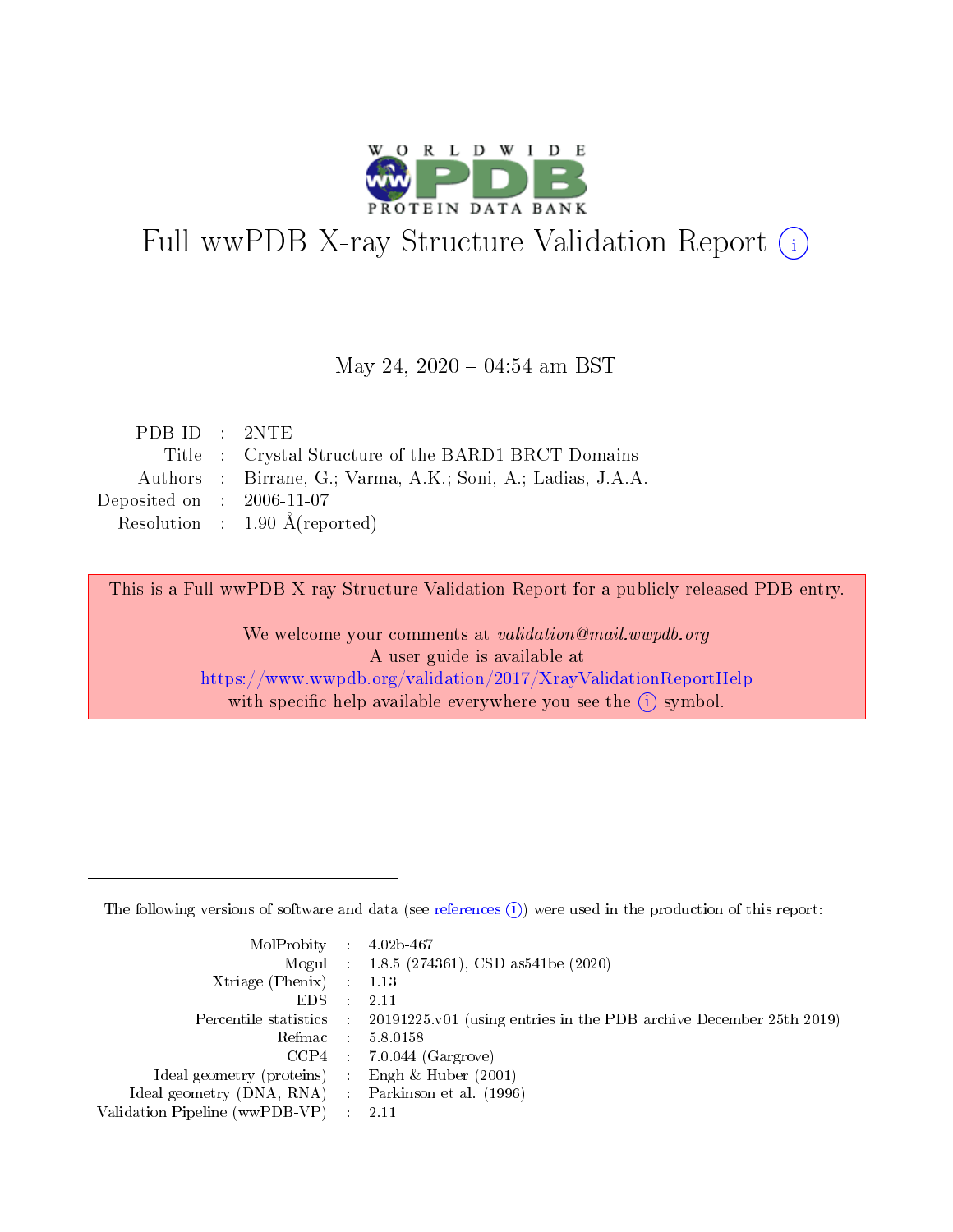## 1 [O](https://www.wwpdb.org/validation/2017/XrayValidationReportHelp#overall_quality)verall quality at a glance  $(i)$

The following experimental techniques were used to determine the structure: X-RAY DIFFRACTION

The reported resolution of this entry is 1.90 Å.

Percentile scores (ranging between 0-100) for global validation metrics of the entry are shown in the following graphic. The table shows the number of entries on which the scores are based.



| Metric                | Whole archive<br>$(\#\text{Entries})$ | Similar resolution<br>$(\#\text{Entries}, \, \text{resolution range}(\textup{\AA}))$ |
|-----------------------|---------------------------------------|--------------------------------------------------------------------------------------|
| $R_{free}$            | 130704                                | $6207(1.90-1.90)$                                                                    |
| Clashscore            | 141614                                | $6847(1.90-1.90)$                                                                    |
| Ramachandran outliers | 138981                                | 6760 (1.90-1.90)                                                                     |
| Sidechain outliers    | 138945                                | 6760 (1.90-1.90)                                                                     |
| RSRZ outliers         | 127900                                | $6082(1.90-1.90)$                                                                    |

The table below summarises the geometric issues observed across the polymeric chains and their fit to the electron density. The red, orange, yellow and green segments on the lower bar indicate the fraction of residues that contain outliers for  $\geq=3$ , 2, 1 and 0 types of geometric quality criteria respectively. A grey segment represents the fraction of residues that are not modelled. The numeric value for each fraction is indicated below the corresponding segment, with a dot representing fractions <=5% The upper red bar (where present) indicates the fraction of residues that have poor fit to the electron density. The numeric value is given above the bar.

| Mol | $\vert$ Chain $\vert$ Length |     | Quality of chain |     |  |
|-----|------------------------------|-----|------------------|-----|--|
|     |                              | 27% |                  |     |  |
|     | $210\,$                      |     | 82%              | 15% |  |
|     |                              | 29% |                  |     |  |
|     | $210\,$                      |     | 80%              | 17% |  |

The following table lists non-polymeric compounds, carbohydrate monomers and non-standard residues in protein, DNA, RNA chains that are outliers for geometric or electron-density-fit criteria:

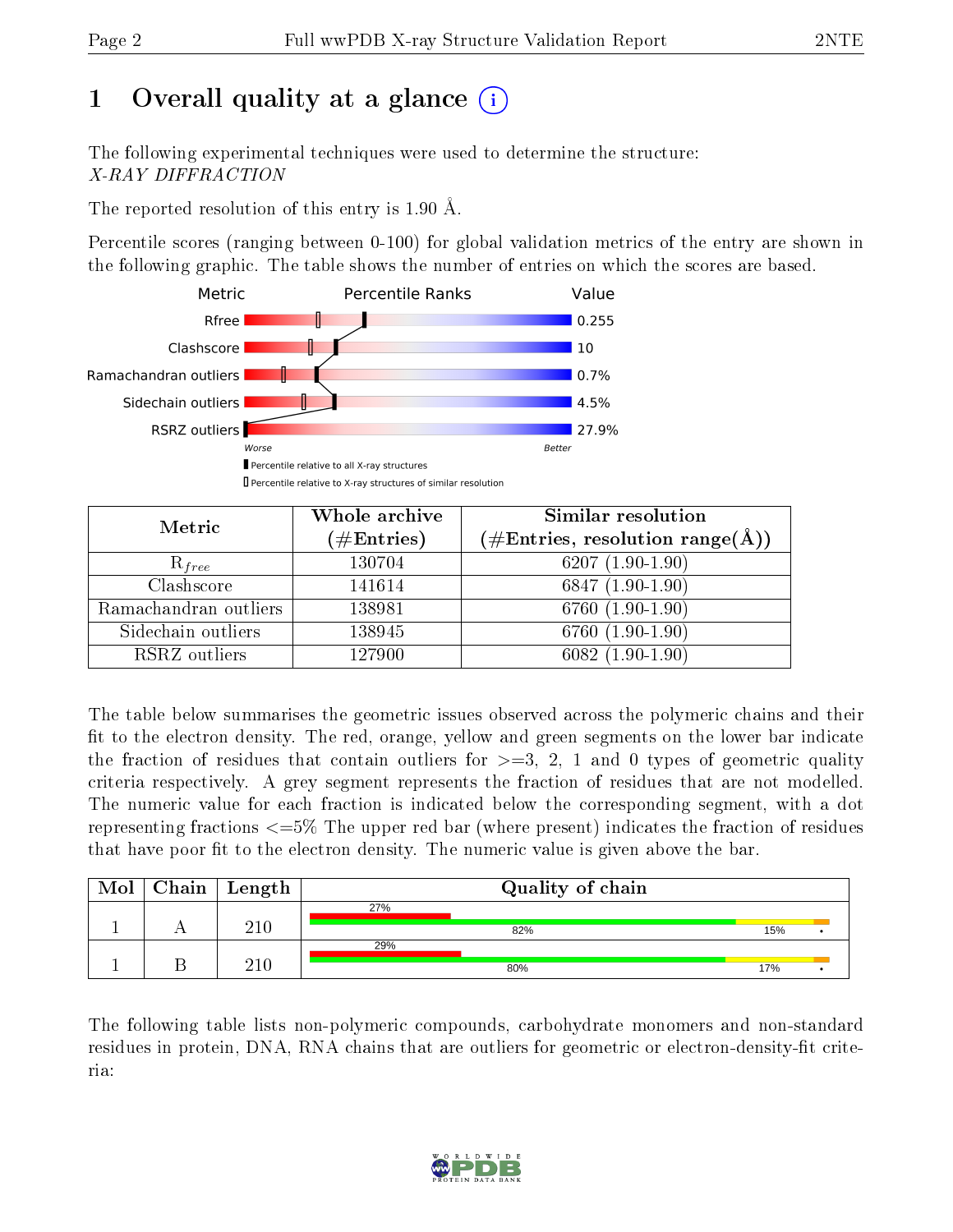|     |         |  | Mol   Type   Chain   Res   Chirality   Geometry   Clashes   Electron density |
|-----|---------|--|------------------------------------------------------------------------------|
|     | 305     |  |                                                                              |
| EDO | $308\,$ |  |                                                                              |

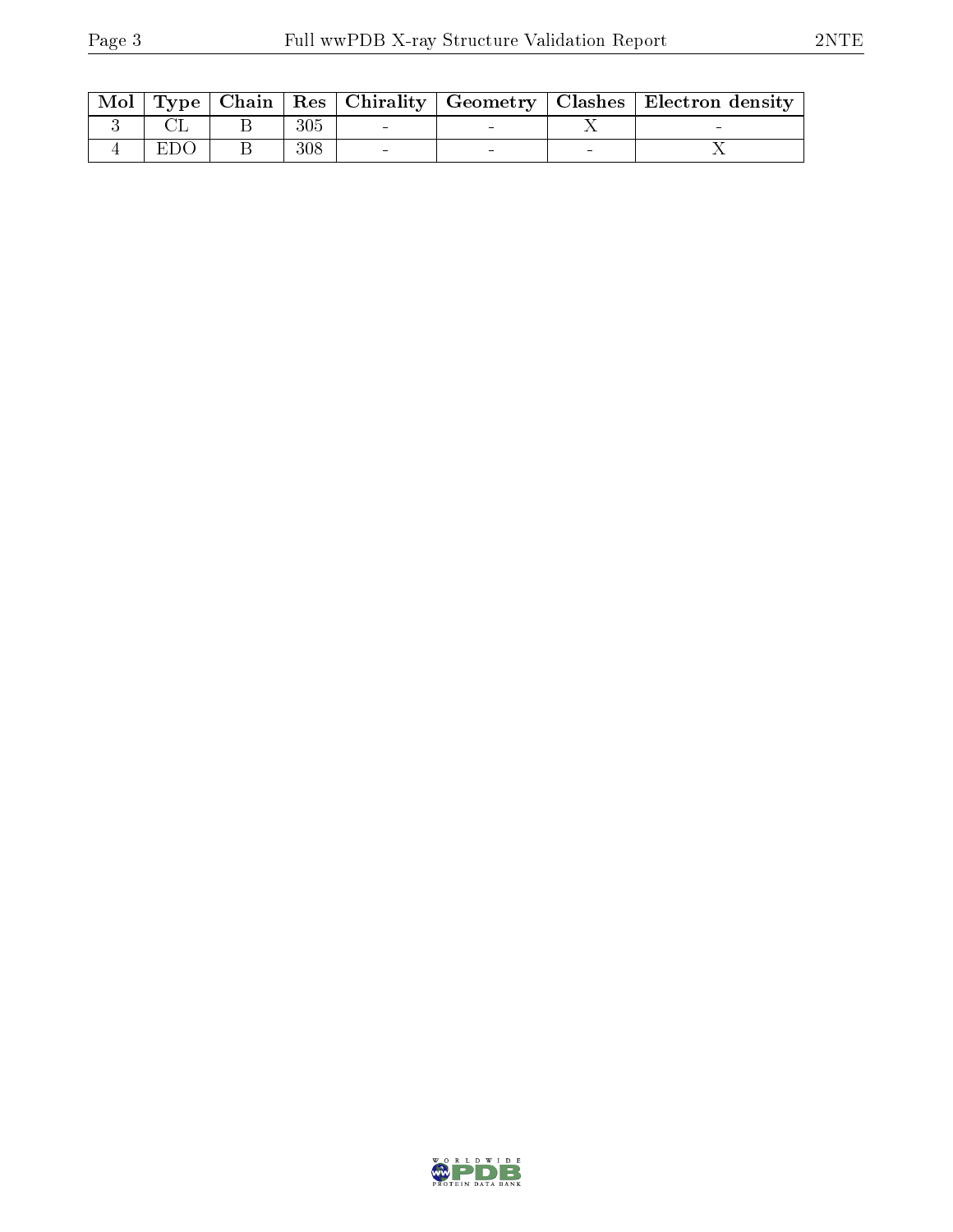# 2 Entry composition (i)

There are 5 unique types of molecules in this entry. The entry contains 3653 atoms, of which 0 are hydrogens and 0 are deuteriums.

In the tables below, the ZeroOcc column contains the number of atoms modelled with zero occupancy, the AltConf column contains the number of residues with at least one atom in alternate conformation and the Trace column contains the number of residues modelled with at most 2 atoms.

Molecule 1 is a protein called BRCA1-associated RING domain protein 1.

| Mol | Chain   Residues | Atoms       |               |     |     |     | $\text{ZeroOcc}$   AltConf   Trace |  |  |
|-----|------------------|-------------|---------------|-----|-----|-----|------------------------------------|--|--|
|     | 210              | Total       |               |     |     |     |                                    |  |  |
|     |                  | 1693        | $1086\,$      | 290 | 306 | 11  |                                    |  |  |
|     | 209              | $\rm Total$ | $\mathcal{C}$ |     |     |     |                                    |  |  |
|     |                  | 1689        | 1084          | 289 | 305 | -11 |                                    |  |  |

• Molecule 2 is SULFATE ION (three-letter code: SO4) (formula:  $O_4S$ ).



|  | Mol   Chain   Residues | Atoms     | $ZeroOcc$   AltConf |
|--|------------------------|-----------|---------------------|
|  |                        | Total O S |                     |
|  |                        | Total O S |                     |

Molecule 3 is CHLORIDE ION (three-letter code: CL) (formula: Cl).

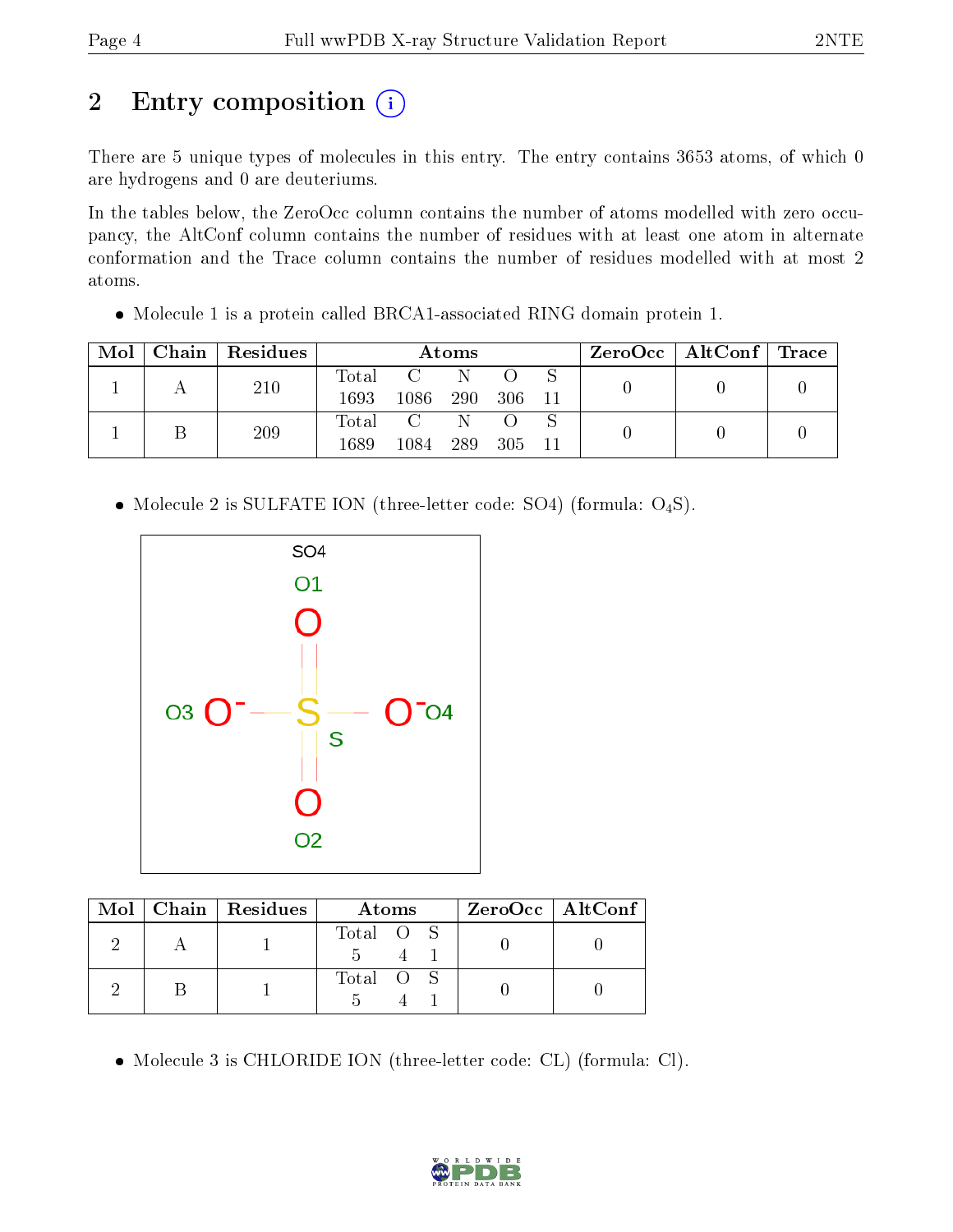|  | $Mol$   Chain   Residues | Atoms    | $\rm ZeroOcc \mid AltConf$ |  |
|--|--------------------------|----------|----------------------------|--|
|  |                          | Total Cl |                            |  |
|  |                          | Total Cl |                            |  |

 $\bullet$  Molecule 4 is 1,2-ETHANEDIOL (three-letter code: EDO) (formula:  $\rm{C_2H_6O_2}).$ 



| Mol |   | Chain   Residues | Atoms                                                                         |   | ZeroOcc   AltConf |
|-----|---|------------------|-------------------------------------------------------------------------------|---|-------------------|
|     |   |                  | Total<br>С<br>$\left( \right)$<br>$\overline{2}$<br>$\overline{2}$<br>4       |   |                   |
|     | А |                  | Total<br>C<br>$\left($<br>$\overline{2}$<br>$\overline{2}$                    |   |                   |
|     | A |                  | Total<br>$\rm C$<br>$\left( \right)$<br>$\overline{2}$<br>$\overline{2}$<br>4 | U |                   |
|     | R |                  | Total<br>C<br>$\overline{2}$<br>$\overline{2}$<br>4                           |   |                   |
|     | B |                  | Total<br>C<br>$\left( \right)$<br>2<br>$\overline{2}$                         |   |                   |

 $\bullet\,$  Molecule 5 is water.

|    | Mol   Chain   Residues | Atoms                | $ZeroOcc \   \ AltConf$ |  |
|----|------------------------|----------------------|-------------------------|--|
| .) | 133                    | Total<br>133<br>-133 |                         |  |
| h  | 105                    | Total<br>105<br>105  |                         |  |

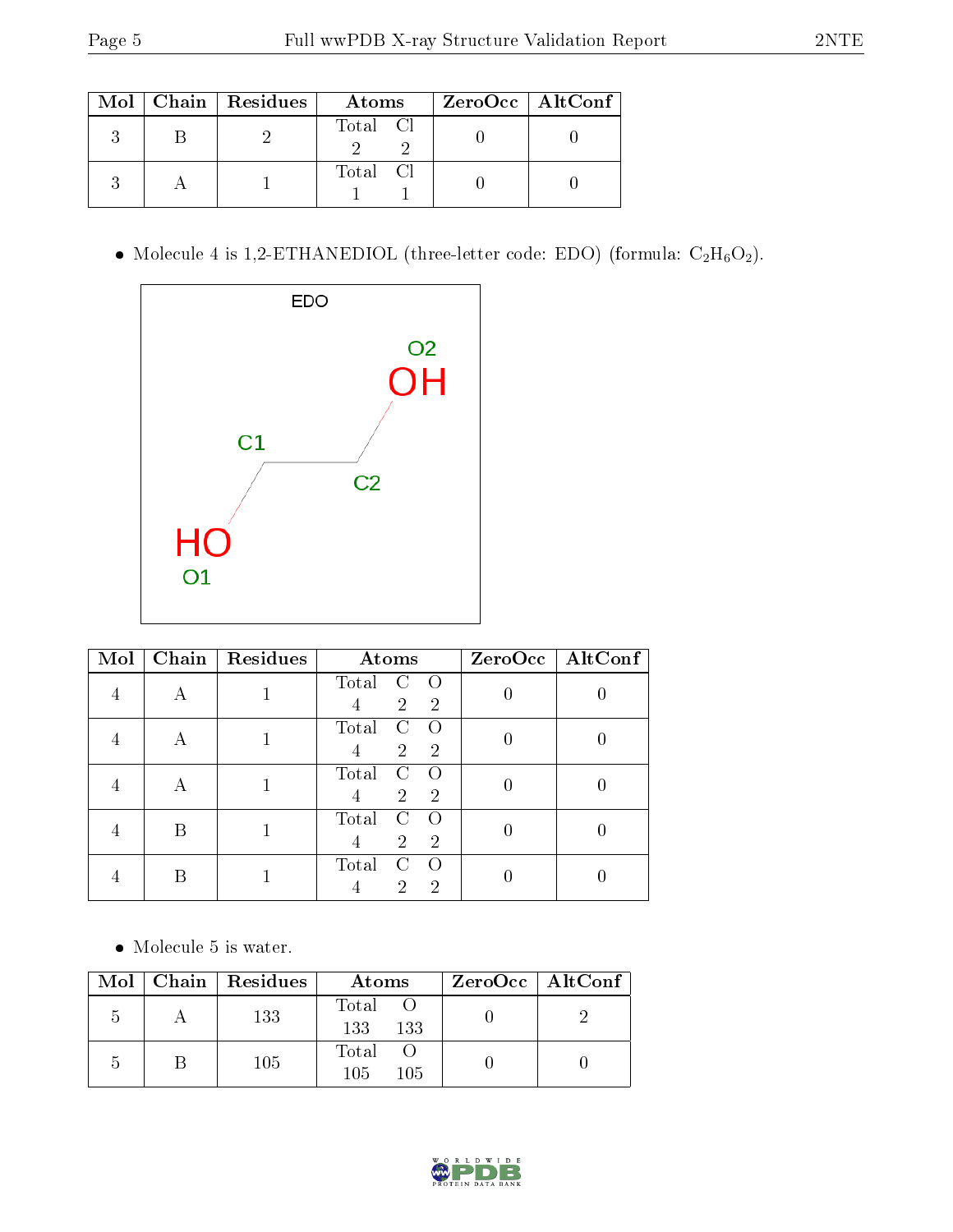### 3 Residue-property plots  $(i)$

These plots are drawn for all protein, RNA and DNA chains in the entry. The first graphic for a chain summarises the proportions of the various outlier classes displayed in the second graphic. The second graphic shows the sequence view annotated by issues in geometry and electron density. Residues are color-coded according to the number of geometric quality criteria for which they contain at least one outlier: green  $= 0$ , yellow  $= 1$ , orange  $= 2$  and red  $= 3$  or more. A red dot above a residue indicates a poor fit to the electron density (RSRZ  $> 2$ ). Stretches of 2 or more consecutive residues without any outlier are shown as a green connector. Residues present in the sample, but not in the model, are shown in grey.

• Molecule 1: BRCA1-associated RING domain protein 1



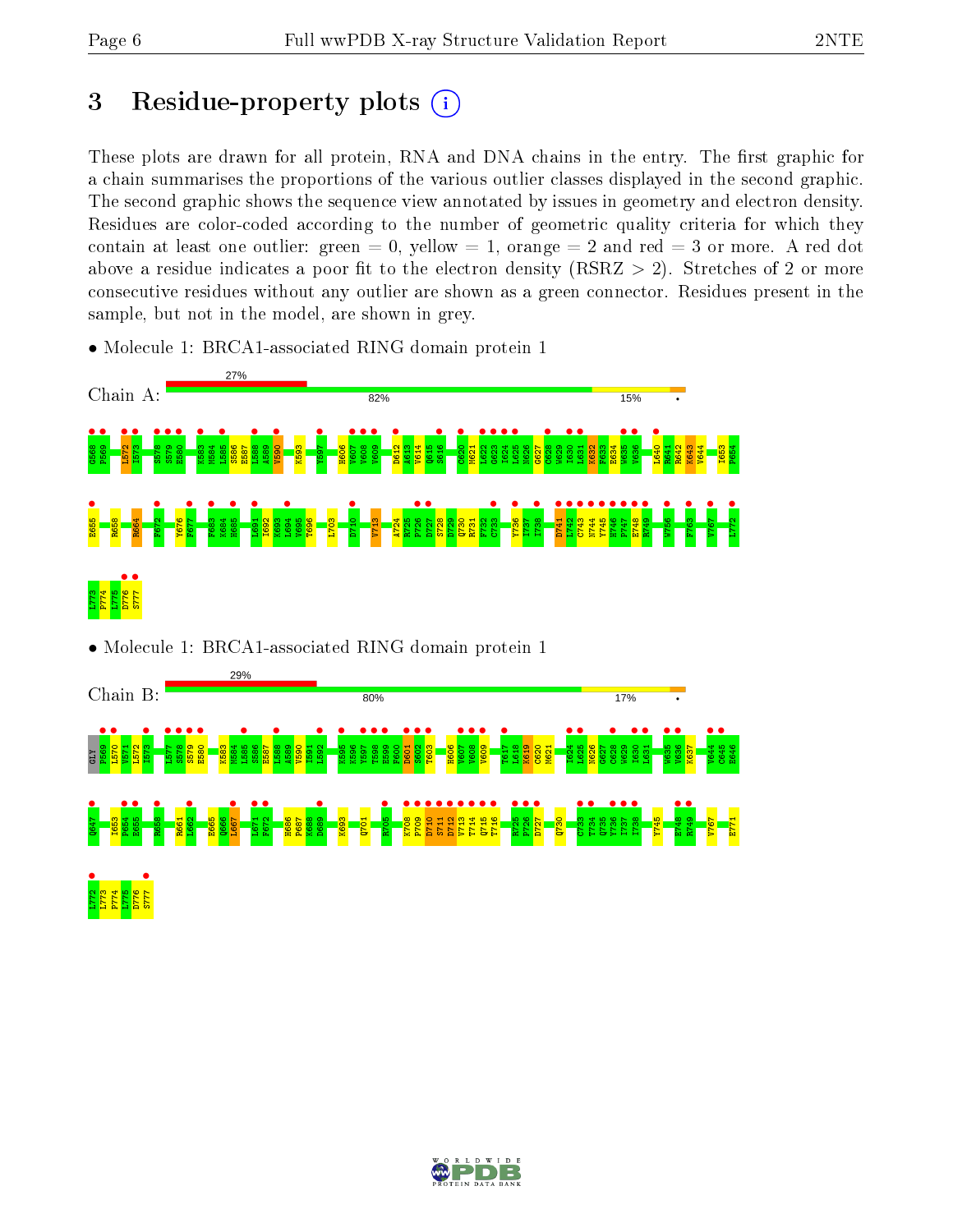### 4 Data and refinement statistics  $(i)$

| Property                                                         | Value                                            | Source     |
|------------------------------------------------------------------|--------------------------------------------------|------------|
| Space group                                                      | P 21 21 21                                       | Depositor  |
| Cell constants                                                   | $75.80\text{\AA}$ $116.57\text{\AA}$<br>57.44Å   | Depositor  |
| a, b, c, $\alpha$ , $\beta$ , $\gamma$                           | $90.00^{\circ}$ $90.00^{\circ}$<br>$90.00^\circ$ |            |
| Resolution $(A)$                                                 | $19.87 - 1.90$                                   | Depositor  |
|                                                                  | 19.86<br>$-1.90$                                 | <b>EDS</b> |
| % Data completeness                                              | $93.8(19.87-1.90)$                               | Depositor  |
| (in resolution range)                                            | $93.8(19.86-1.90)$                               | <b>EDS</b> |
| $R_{merge}$                                                      | (Not available)                                  | Depositor  |
| $\mathrm{R}_{sym}$                                               | 0.06                                             | Depositor  |
| $\langle I/\sigma(I) \rangle^{-1}$                               | 4.57 (at $1.90\text{\AA}$ )                      | Xtriage    |
| Refinement program                                               | REFMAC 5.2.0019                                  | Depositor  |
|                                                                  | $0.196$ ,<br>0.247                               | Depositor  |
| $R, R_{free}$                                                    | 0.200,<br>0.255                                  | DCC        |
| $R_{free}$ test set                                              | $1910$ reflections $(4.99\%)$                    | wwPDB-VP   |
| Wilson B-factor $(A^2)$                                          | 32.6                                             | Xtriage    |
| Anisotropy                                                       | 0.101                                            | Xtriage    |
| Bulk solvent $k_{sol}(\text{e}/\text{A}^3), B_{sol}(\text{A}^2)$ | $0.34$ , 53.7                                    | <b>EDS</b> |
| L-test for $\mathrm{twinning}^2$                                 | $< L >$ = 0.49, $< L^2 >$ = 0.32                 | Xtriage    |
| Estimated twinning fraction                                      | No twinning to report.                           | Xtriage    |
| $F_o, F_c$ correlation                                           | 0.94                                             | <b>EDS</b> |
| Total number of atoms                                            | 3653                                             | wwPDB-VP   |
| Average B, all atoms $(A^2)$                                     | $50.0$                                           | wwPDB-VP   |

Xtriage's analysis on translational NCS is as follows: The largest off-origin peak in the Patterson function is  $4.84\%$  of the height of the origin peak. No significant pseudotranslation is detected.

<sup>&</sup>lt;sup>2</sup>Theoretical values of  $\langle |L| \rangle$ ,  $\langle L^2 \rangle$  for acentric reflections are 0.5, 0.333 respectively for untwinned datasets, and 0.375, 0.2 for perfectly twinned datasets.



<span id="page-6-1"></span><span id="page-6-0"></span><sup>1</sup> Intensities estimated from amplitudes.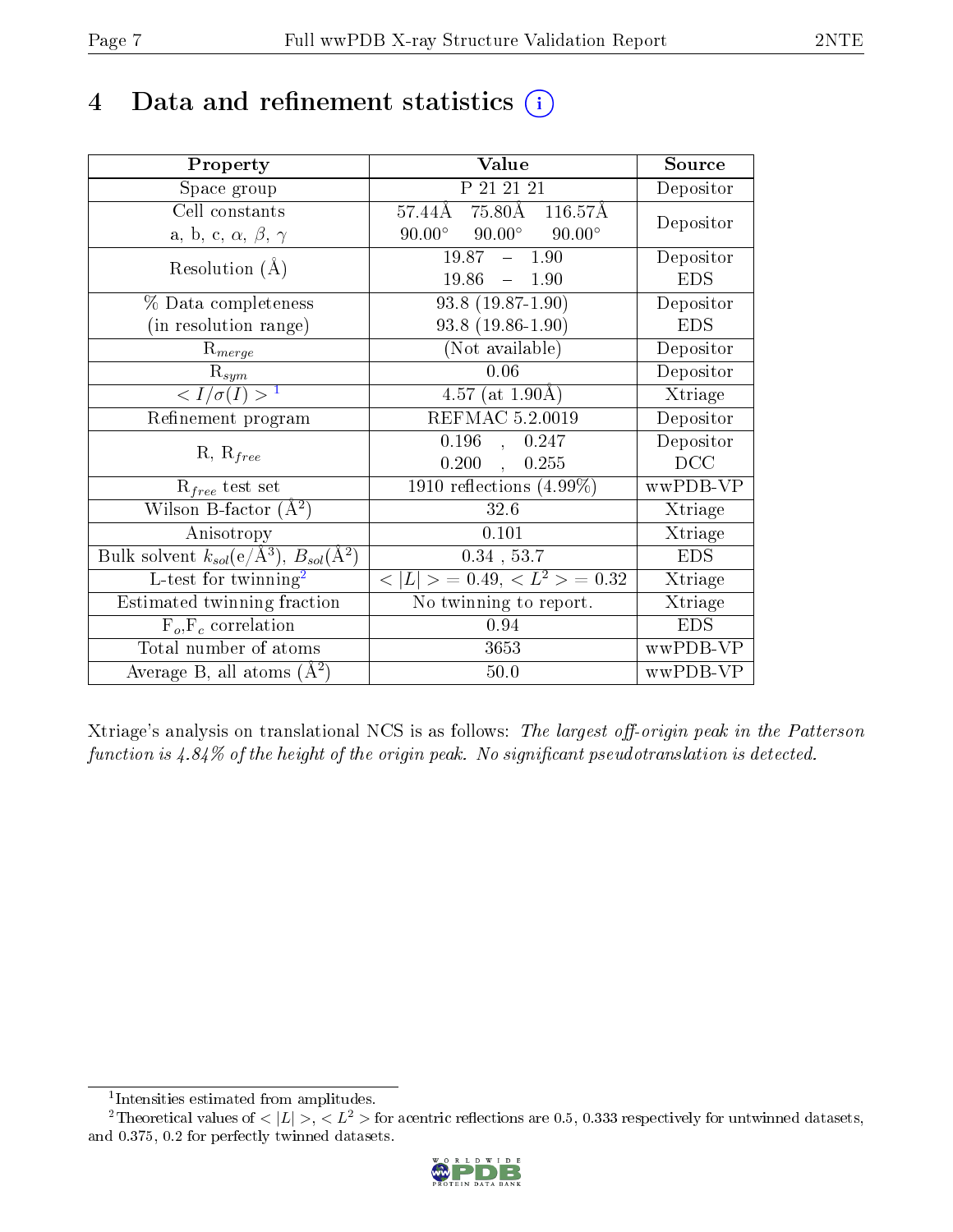# 5 Model quality  $(i)$

### 5.1 Standard geometry  $(i)$

Bond lengths and bond angles in the following residue types are not validated in this section: CL, EDO, SO4

The Z score for a bond length (or angle) is the number of standard deviations the observed value is removed from the expected value. A bond length (or angle) with  $|Z| > 5$  is considered an outlier worth inspection. RMSZ is the root-mean-square of all Z scores of the bond lengths (or angles).

| Mol<br>Chain |  |      | Bond lengths       | Bond angles |                    |  |
|--------------|--|------|--------------------|-------------|--------------------|--|
|              |  | RMSZ | $\# Z  > 5$        | RMSZ        | $\# Z  > 5$        |  |
|              |  | 1.09 | $3/1735(0.2\%)$    | 0.97        | $4/2347(0.2\%)$    |  |
|              |  | 1.01 | $1/1731(0.1\%)$    | 0.87        | 0/2341             |  |
| All          |  | 1.05 | $4/3466$ $(0.1\%)$ | 0.92        | $(0.1\%)$<br>/4688 |  |

Chiral center outliers are detected by calculating the chiral volume of a chiral center and verifying if the center is modelled as a planar moiety or with the opposite hand.A planarity outlier is detected by checking planarity of atoms in a peptide group, atoms in a mainchain group or atoms of a sidechain that are expected to be planar.

|  | $\mid$ Mol $\mid$ Chain $\mid$ #Chirality outliers $\mid$ #Planarity outliers $\mid$ |
|--|--------------------------------------------------------------------------------------|
|  |                                                                                      |

| Mol | Chain |     | $\mid$ $\text{Res} \mid \text{Type} \mid$ | Atoms     | Z       | Observed(A) | Ideal(A) |
|-----|-------|-----|-------------------------------------------|-----------|---------|-------------|----------|
|     |       | 620 | <b>CYS</b>                                | $CB-SG$   | $-6.61$ |             | 1.82     |
|     |       | 728 | SER.                                      | $CB-OG$   | 5.52    | 1.49        | 1.42     |
|     |       | 676 |                                           | $CD1-CE1$ | $-5.17$ | 1.31        | 1.39     |
|     |       | 736 |                                           | CE1-CZ    | $-5.14$ | 1.31        | 1.38     |

All (4) bond length outliers are listed below:

All (4) bond angle outliers are listed below:

| Mol | Chain | Res | Type | Atoms       |         | Observed $(°)$ | Ideal $(^\circ)$ |
|-----|-------|-----|------|-------------|---------|----------------|------------------|
|     |       | 612 | A SP | $CB-CG-OD1$ | 6.16    | 123.84         | 118.30           |
|     |       | 741 | ASP  | $CB-CG-OD2$ | 6.00    | 123.70         | 118.30           |
|     |       | 658 | ARG  | NE-CZ-NH1   | 562     | 123.11         | 120.30           |
|     |       | 658 | ARG  | NE-CZ-NH2   | $-5.03$ | 117.79         | 120.30           |

There are no chirality outliers.

All (1) planarity outliers are listed below:

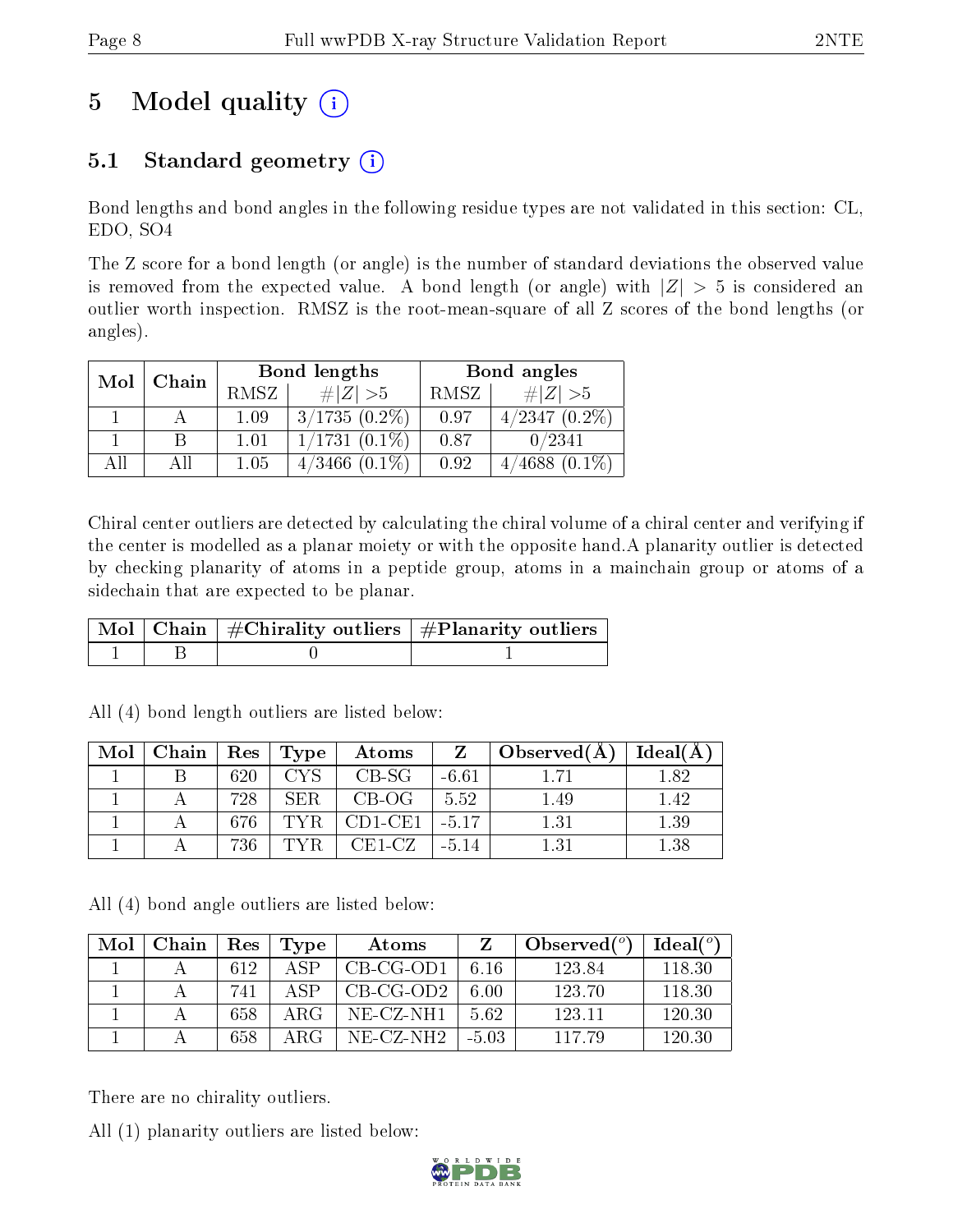|  |     |     | Mol   Chain   Res   Type   Group |
|--|-----|-----|----------------------------------|
|  | 776 | ASP | $\vert$ Peptide                  |

#### 5.2 Too-close contacts  $(i)$

In the following table, the Non-H and H(model) columns list the number of non-hydrogen atoms and hydrogen atoms in the chain respectively. The H(added) column lists the number of hydrogen atoms added and optimized by MolProbity. The Clashes column lists the number of clashes within the asymmetric unit, whereas Symm-Clashes lists symmetry related clashes.

| Mol            | Chain | $Non-H$ | H (model) | H(added) | <b>Clashes</b> | Symm-Clashes |
|----------------|-------|---------|-----------|----------|----------------|--------------|
|                | А     | 1693    |           | 1703     | 31             |              |
|                | B     | 1689    | $\theta$  | 1701     | 36             |              |
| $\overline{2}$ | А     | 5       | 0         |          | 0              |              |
| $\overline{2}$ | В     | 5       | 0         |          |                |              |
| 3              | А     |         | 0         |          |                |              |
| 3              | В     | 2       |           |          | 2              |              |
| 4              | А     | 12      |           | 18       |                |              |
| 4              | В     | 8       |           | 12       | 3              |              |
| 5              | А     | 133     |           |          | 3              |              |
| 5              | В     | 105     |           |          | 6              |              |
| All            | All   | 3653    |           | 3434     | 67             |              |

The all-atom clashscore is defined as the number of clashes found per 1000 atoms (including hydrogen atoms). The all-atom clashscore for this structure is 10.

All (67) close contacts within the same asymmetric unit are listed below, sorted by their clash magnitude.

| Atom-1              | $\boldsymbol{\mathrm{Atom}\text{-}2}$ | Interatomic    | Clash         |
|---------------------|---------------------------------------|----------------|---------------|
|                     |                                       | distance $(A)$ | overlap $(A)$ |
| 1: A:614: VAL: HG23 | 1: A:653: ILE: HG21                   | 1.32           | 1.10          |
| 1:B:701:GLN:HE21    | 4: B: 308: EDO: H11                   | 0.93           | 1.10          |
| 1:B:714:THR:HG22    | 5:B:214:HOH:O                         | 1.60           | 1.00          |
| 1:B:701:GLN:NE2     | 4: B: 308: EDO: H11                   | 1.79           | 0.96          |
| 1:B:701:GLN:HE21    | 4: B: 308: EDO: C1                    | 1.83           | 0.88          |
| 1:A:587:GLU:O       | 1: A:590: VAL:HG23                    | 1.79           | 0.81          |
| 1:B:609:VAL:HG21    | 1:B:653:ILE:HD11                      | 1.71           | 0.72          |
| 1: A:730: GLN: HE22 | 1:A:774:PRO:HA                        | 1.57           | 0.69          |
| 1:B:711:SER:O       | 1:B:712:ASP:C                         | 2.34           | 0.66          |
| 1: A:664: ARG:NH1   | 1: A:664: ARG:HG3                     | 2.12           | 0.64          |
| 1:B:712:ASP:O       | 1:B:716:THR:HG23                      | 1.99           | 0.63          |
| 1: B: 587: GLU: O   | 1:B:590:VAL:HG22                      | 1.99           | 0.62          |
| 1:A:724:ALA:HB3     | 1:A:731:ARG:HD2                       | 1.82           | 0.62          |

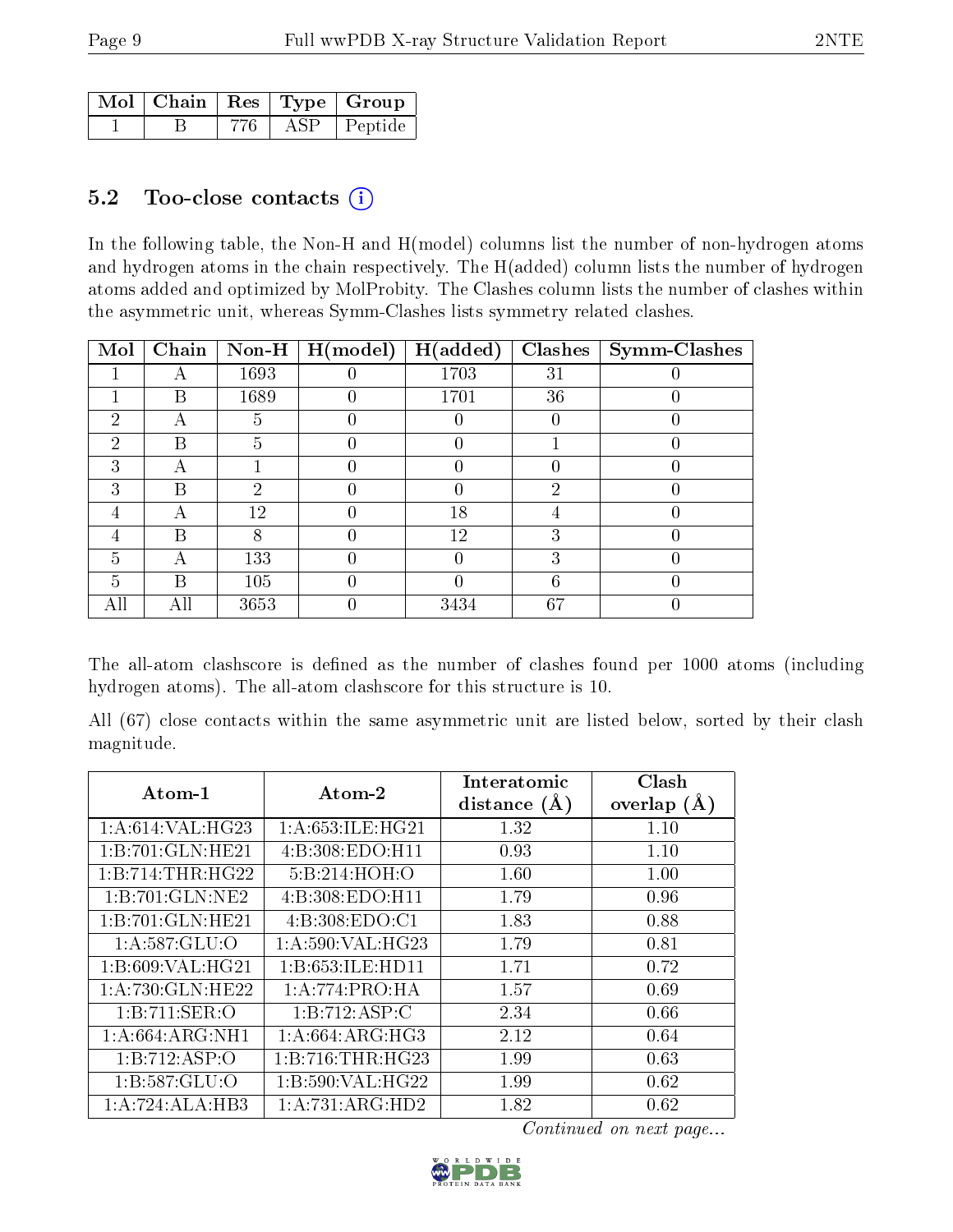| Continuea from previous page        |                                     | Interatomic       | Clash           |
|-------------------------------------|-------------------------------------|-------------------|-----------------|
| Atom-1                              | Atom-2                              | distance $(A)$    | overlap $(\AA)$ |
| 1: A:572:LEU:HD12                   | 1: A:606: HIS: HB2                  | 1.84              | 0.59            |
| 1:B:771:GLU:HG2                     | 1:B:773:LEU:HD23                    | 1.84              | 0.59            |
| 1:A:664:ARG:HH11                    | 1: A:664: ARG: CG                   | 2.16              | 0.59            |
| 1:B:609:VAL:HG21                    | 1:B:653:ILE:CD1                     | 2.32              | 0.58            |
| 1: B:609: VAL: CG2                  | 1:B:653:ILE:HD11                    | 2.33              | 0.58            |
| 1: A: 587: GLU:O                    | 1:A:590:VAL:CG2                     | 2.51              | 0.58            |
| 1: A:743:CYS:SG                     | 1:A:745:TTVR:HB3                    | 2.42              | 0.58            |
| 1:B:708:LYS:H                       | 1:B:714:THR:HG21                    | 1.69              | 0.58            |
| 1: A:692: ILE: O                    | 1:A:696:THR:HG23                    | 2.04              | 0.57            |
| 1:B:570:LEU:HD22                    | 1:B:606:HIS:HE1                     | $1.\overline{68}$ | 0.57            |
| 1: A:664: ARG: HG3                  | 1: A:664: ARG:HH11                  | 1.69              | 0.57            |
| 1:A:590:VAL:HG23                    | 5:A:54:HOH:O                        | $\overline{2.05}$ | 0.56            |
| 1:A:776:ASP:OD1                     | 1: A:777: SER:OG                    | 2.23              | 0.56            |
| $1:A:642:A\overline{RG:H}B2$        | 1:A:644:VAL:HG12                    | 1.89              | 0.55            |
| 1:B:570:LEU:HD22                    | 1:B:606:HIS:CE1                     | 2.42              | 0.54            |
| 1:B:709:PRO:O                       | 1:B:710:ASP:OD1                     | 2.26              | 0.53            |
| 1:B:667:LEU:CD1                     | 1: B:667:LEU: N                     | 2.71              | 0.52            |
| 1: A:664: ARG: NH1                  | 1: A:664: ARG: CG                   | 2.73              | 0.51            |
| 1: A:627: GLY: HA3                  | 1:A:664:ARG:HG2                     | 1.93              | 0.51            |
| 1:B:693:LYS:NZ                      | 5:B:144:HOH:O                       | 2.31              | 0.51            |
| 1:B:626:ASN:HB2                     | 5:B:56:HOH:O                        | 2.11              | 0.51            |
| 1:B:619:LYS:NZ                      | 2:B:301:SO4:O1                      | 2.44              | 0.50            |
| 1:B:621:MET:HE3                     | 1:B:767:VAL:HB                      | 1.93              | 0.50            |
| 1:A:634:GLU:HG3                     | 5: A:53: HOH:O                      | 2.11              | 0.50            |
| 1: A:614:VAL:CG2                    | 1: A:653: ILE: HG21                 | 2.23              | 0.49            |
| $1: A:640: \overline{\text{LEU:O}}$ | $1: A:643:\overline{\text{LYS:NZ}}$ | 2.28              | 0.49            |
| 1: A:621: MET:CE                    | 4:A:310:EDO:H12                     | 2.43              | 0.48            |
| 1:B:711:SER:O                       | 1:B:713:VAL:N                       | 2.46              | 0.48            |
| 1:B:579:SER:O                       | 1: B: 583: LYS: HG3                 | 2.14              | 0.48            |
| 1:B:710:ASP:HA                      | 3: B:305:CL:CL                      | 2.52              | 0.46            |
| 1:B:730:GLN:HE22                    | 1:B:774:PRO:HA                      | 1.80              | 0.46            |
| 1: B:661: ARG:O                     | 1:B:665:GLU:HG3                     | 2.16              | 0.46            |
| 1:A:632:LYS:HD3                     | 1:A:634:GLU:CD                      | 2.36              | 0.45            |
| 1:B:715:GLN:HB2                     | 3: B:305:CL:CL                      | 2.52              | 0.45            |
| 1:B:745:TYR:OH                      | 5:B:111:HOH:O                       | 2.20              | 0.45            |
| 1:B:621:MET:HE3                     | 1: B:767: VAL:CG1                   | 2.47              | 0.45            |
| 1:A:730:GLN:NE2                     | 1: A:774: PRO:HA                    | 2.27              | 0.45            |
| 1: A:703:LEU:HD22                   | 4: A:309: EDO: H22                  | 1.99              | 0.44            |
| 1: A:590: VAL: CG2                  | 5:A:54:HOH:O                        | 2.63              | 0.43            |
| 1: A:621: MET:HE1                   | 4: A:310: EDO:H12                   | 1.99              | 0.43            |
| 1: A:587: GLU:HG2                   | 1:A:640:LEU:HD21                    | 2.00              | 0.43            |

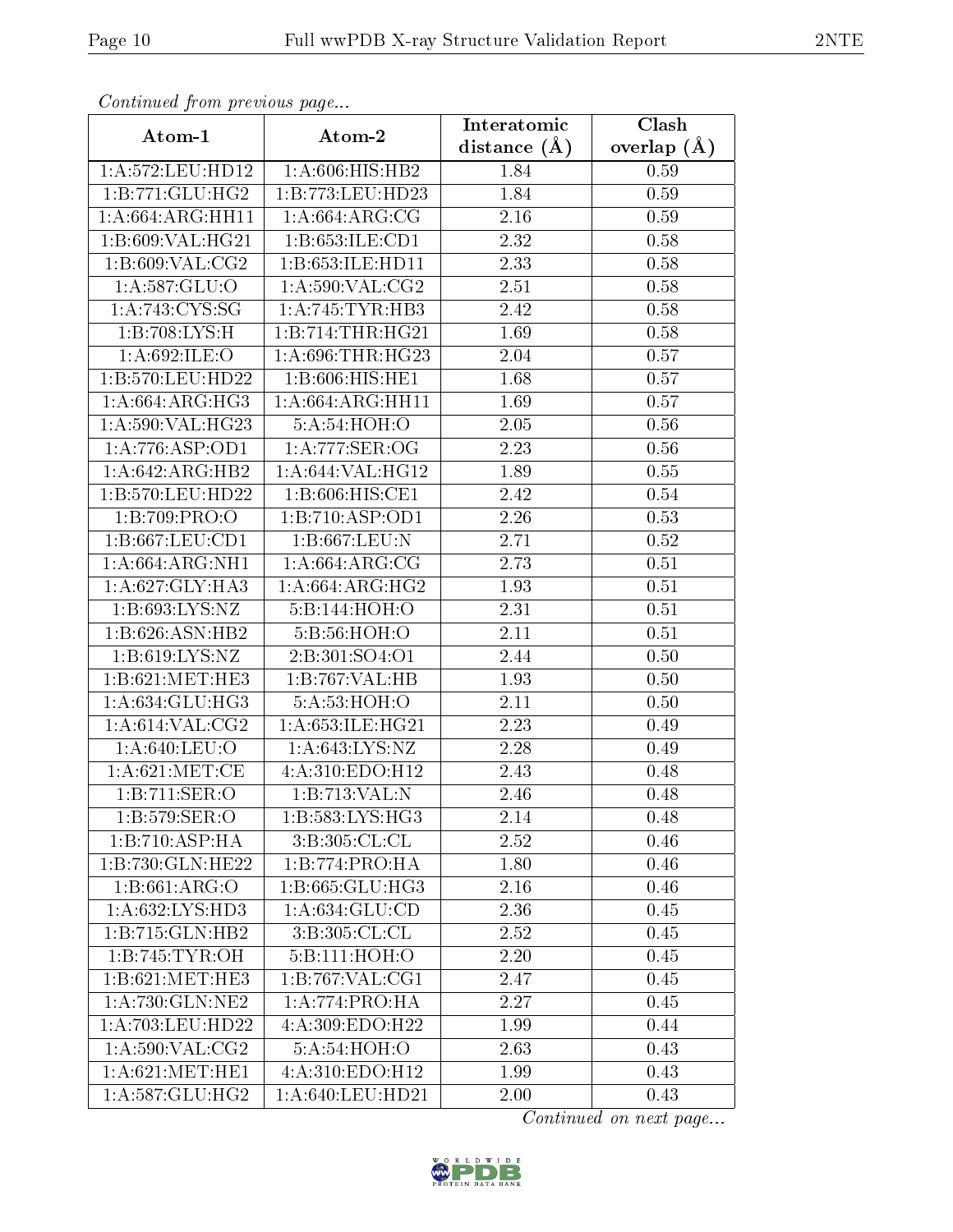| Atom-1            | Atom-2             | Interatomic<br>distance $(A)$ | Clash<br>overlap $(A)$ |
|-------------------|--------------------|-------------------------------|------------------------|
| 1: A:748: GLU:CD  | 1:A:748:GLU:H      | 2.22                          | 0.43                   |
| 1: B:693: LYS: CE | 5:B:144:HOH:O      | 2.66                          | 0.43                   |
| 1:B:708:LYS:N     | 1:B:714:THR:HG21   | 2.32                          | 0.43                   |
| 1:B:665:GLU:O     | 1:B:667:LEU:HD13   | 2.19                          | 0.42                   |
| 1:B:621:MET:HE3   | 1:B:767:VAL:HG11   | 2.02                          | 0.42                   |
| 1: A:632:LYS:HD3  | 1: A:634: GLU:OE1  | 2.19                          | 0.42                   |
| 1:B:601:ASP:HB3   | 1: B:603:THR:H     | 1.85                          | 0.42                   |
| 1: A:586: SER:O   | 1: A:590: VAL:HG22 | 2.19                          | 0.41                   |
| 1:A:713:VAL:HG22  | 4: A: 307: EDO: O2 | 2.20                          | 0.41                   |
| 1: B:686: HIS:O   | 1: B:687: PRO:C    | 2.59                          | 0.41                   |
| 1:B:777:SER:HB3   | 5:B:116:HOH:O      | 2.20                          | 0.41                   |
| 1: A:587: GLU:HG2 | 1: A:640:LEU:CD2   | 2.51                          | 0.41                   |
| 1:B:667:LEU:HD12  | 1: B:667:LEU:N     | 2.36                          | 0.40                   |

There are no symmetry-related clashes.

### 5.3 Torsion angles  $(i)$

#### 5.3.1 Protein backbone (i)

In the following table, the Percentiles column shows the percent Ramachandran outliers of the chain as a percentile score with respect to all X-ray entries followed by that with respect to entries of similar resolution.

The Analysed column shows the number of residues for which the backbone conformation was analysed, and the total number of residues.

| Mol | Chain | Analysed                      | <b>Favoured</b> | $\parallel$ Allowed $\parallel$ | $\vert$ Outliers | Percentiles       |
|-----|-------|-------------------------------|-----------------|---------------------------------|------------------|-------------------|
|     |       | $208/210(99\%)$               | $204(98\%)$     | $3(1\%)$                        | $1(0\%)$         | 29<br>$\sqrt{18}$ |
|     | В     | $207/210$ (99\%)   202 (98\%) |                 | $3(1\%)$                        | $2(1\%)$         | $\sqrt{6}$<br>15  |
| All | All   | $415/420(99\%)$               | $406(98\%)$     | 6 $(1%)$                        | $3(1\%)$         | 12<br>22          |

All (3) Ramachandran outliers are listed below:

| Mol | Chain | Res | Type        |
|-----|-------|-----|-------------|
|     |       | 71ſ |             |
|     |       | 712 | $\Delta$ SP |
|     |       | 655 | -21 -       |



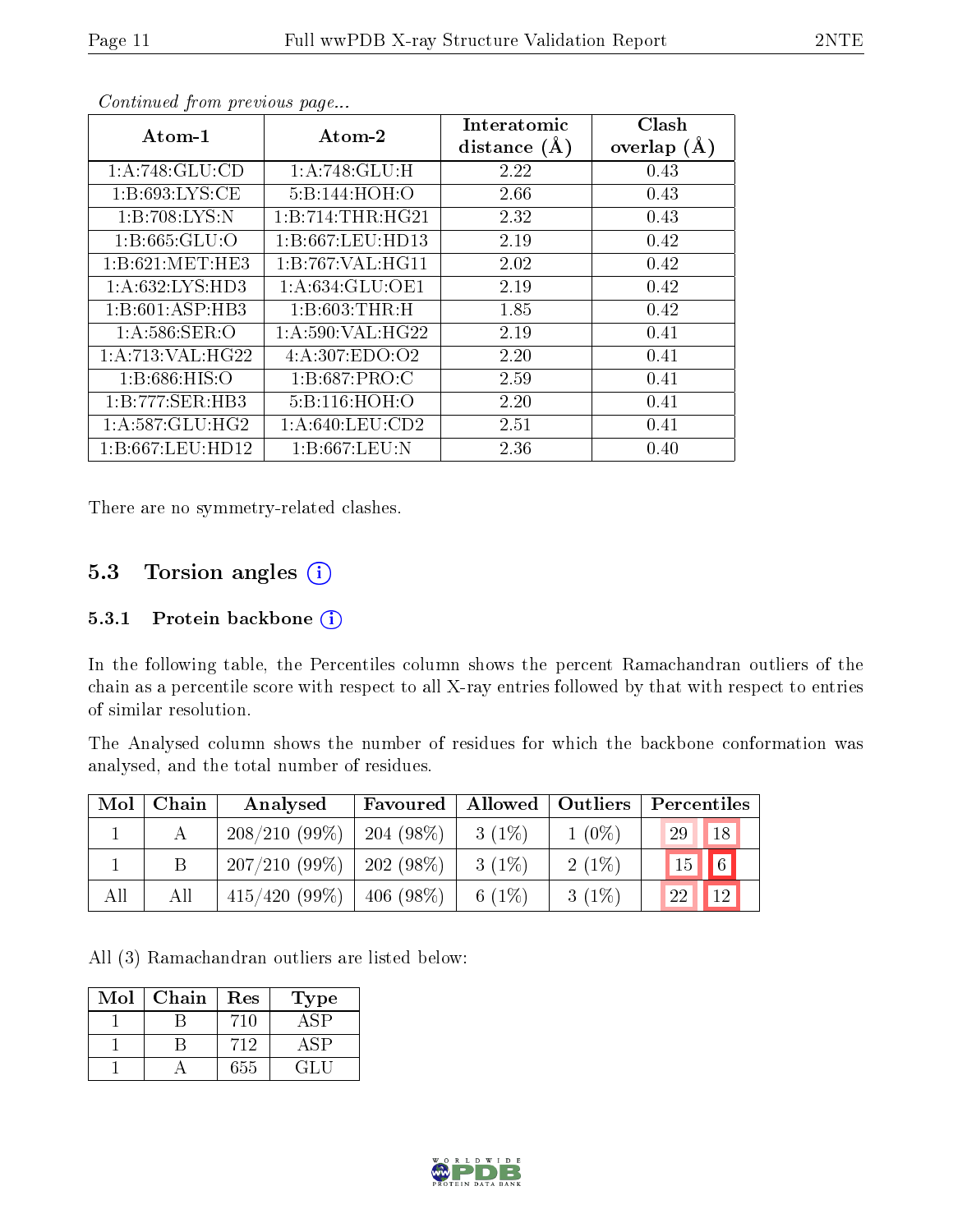#### 5.3.2 Protein sidechains  $(i)$

In the following table, the Percentiles column shows the percent sidechain outliers of the chain as a percentile score with respect to all X-ray entries followed by that with respect to entries of similar resolution.

The Analysed column shows the number of residues for which the sidechain conformation was analysed, and the total number of residues.

| Mol | Chain | Analysed          | Rotameric    | Outliers  | Percentiles           |
|-----|-------|-------------------|--------------|-----------|-----------------------|
|     |       | $189/189(100\%)$  | 180(95%)     | $9(5\%)$  | 16 <sup>1</sup><br>25 |
|     |       | $189/189(100\%)$  | 181 $(96\%)$ | $8(4\%)$  | 20<br>30              |
| All | All   | $378/378$ (100\%) | 361 $(96\%)$ | 17 $(4%)$ | 18<br>27              |

All (17) residues with a non-rotameric sidechain are listed below:

| Mol            | ${\bf Chain}$      | $\operatorname{Res}% \left( \mathcal{N}\right) \equiv\operatorname{Res}(\mathcal{N}_{0})\cap\mathcal{N}_{1}$ | Type                    |
|----------------|--------------------|--------------------------------------------------------------------------------------------------------------|-------------------------|
| $\overline{1}$ | А                  | 572                                                                                                          | LEU                     |
| $\mathbf{1}$   | $\overline{\rm A}$ | 590                                                                                                          | $\overline{\text{VAL}}$ |
| $\mathbf{1}$   | $\overline{A}$     | 593                                                                                                          | <b>LYS</b>              |
| $\mathbf{1}$   | $\overline{\rm A}$ | 632                                                                                                          | <b>LYS</b>              |
| $\mathbf{1}$   | $\overline{\rm A}$ | 643                                                                                                          | <b>LYS</b>              |
| $\mathbf{1}$   | $\overline{\rm A}$ | 664                                                                                                          | ${\rm ARG}$             |
| $\mathbf 1$    | $\overline{\rm A}$ | 713                                                                                                          | VAL                     |
| $\mathbf{1}$   | $\overline{\rm A}$ | 741                                                                                                          | ASP                     |
| $\mathbf{1}$   | $\overline{\rm A}$ | 744                                                                                                          | <b>ASN</b>              |
| $\mathbf{1}$   | B                  | 572                                                                                                          | LEU                     |
| $\mathbf{1}$   | B                  | 580                                                                                                          | GLU                     |
| $\overline{1}$ | B                  | 601                                                                                                          | ASP                     |
| $\overline{1}$ | B                  | 619                                                                                                          | <b>LYS</b>              |
| $\overline{1}$ | B                  | 637                                                                                                          | <b>LYS</b>              |
| $\overline{1}$ | B                  | 667                                                                                                          | LEU                     |
| $\mathbf{1}$   | B                  | 711                                                                                                          | SER                     |
| 1              | B                  | 727                                                                                                          | ASP                     |

Some sidechains can be flipped to improve hydrogen bonding and reduce clashes. All (9) such sidechains are listed below:

| Mol | Chain | Res | <b>Type</b> |
|-----|-------|-----|-------------|
|     |       | 663 | <b>ASN</b>  |
|     |       | 686 | <b>HIS</b>  |
|     |       | 690 | <b>ASN</b>  |
|     |       | 730 | <b>GLN</b>  |
|     |       | 744 | ASN         |

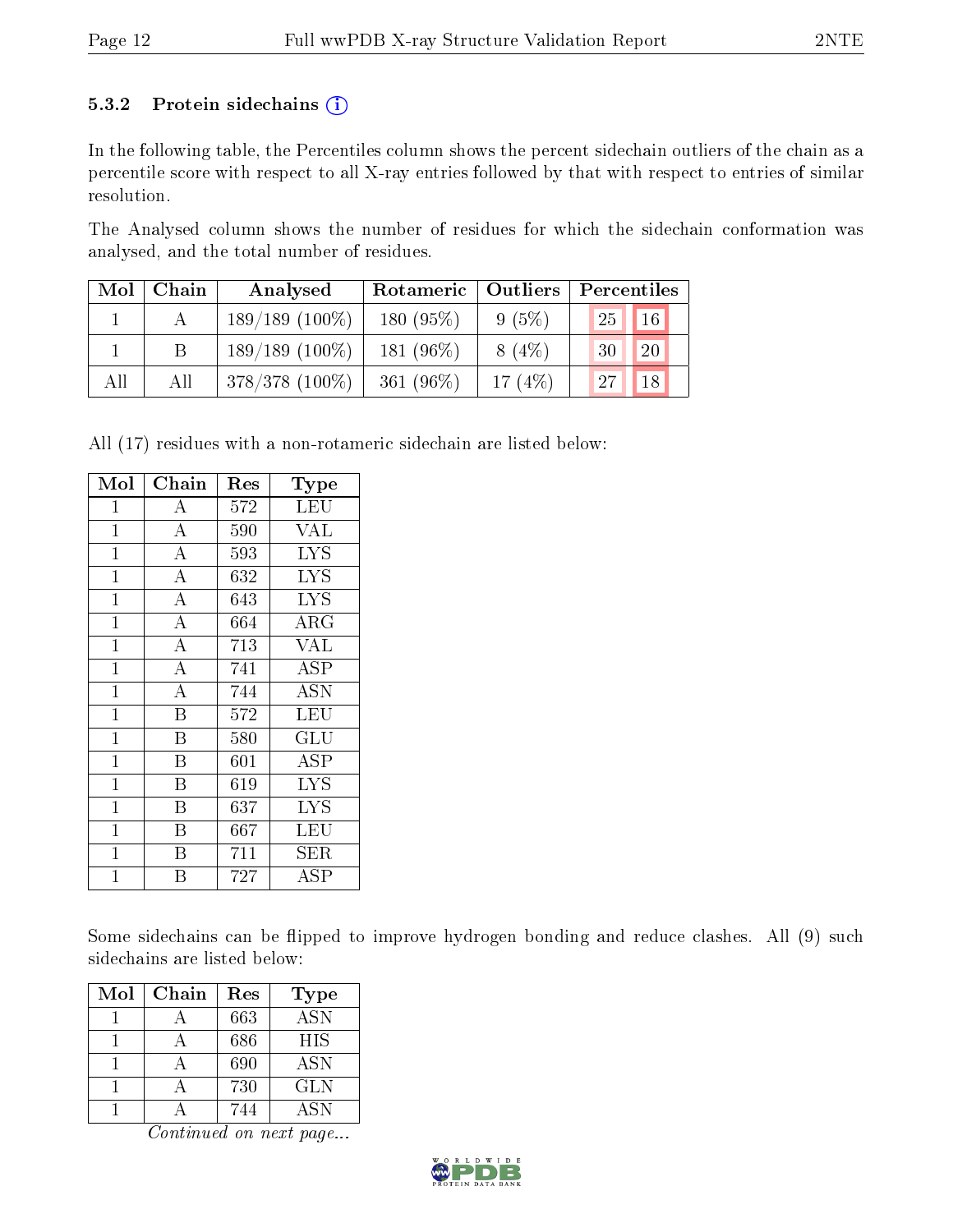Continued from previous page...

| Mol | Chain | Res | Type             |
|-----|-------|-----|------------------|
|     |       | 663 | $\overline{ASN}$ |
|     |       | 701 | GLN              |
|     |       | 730 | <b>GLN</b>       |
|     |       | 744 | <b>ASN</b>       |

#### 5.3.3 RNA  $(i)$

There are no RNA molecules in this entry.

#### 5.4 Non-standard residues in protein, DNA, RNA chains (i)

There are no non-standard protein/DNA/RNA residues in this entry.

#### 5.5 Carbohydrates  $(i)$

There are no carbohydrates in this entry.

#### 5.6 Ligand geometry  $(i)$

Of 10 ligands modelled in this entry, 3 are monoatomic - leaving 7 for Mogul analysis.

In the following table, the Counts columns list the number of bonds (or angles) for which Mogul statistics could be retrieved, the number of bonds (or angles) that are observed in the model and the number of bonds (or angles) that are defined in the Chemical Component Dictionary. The Link column lists molecule types, if any, to which the group is linked. The Z score for a bond length (or angle) is the number of standard deviations the observed value is removed from the expected value. A bond length (or angle) with  $|Z| > 2$  is considered an outlier worth inspection. RMSZ is the root-mean-square of all Z scores of the bond lengths (or angles).

| Mol            | <b>Type</b>     | Chain | Res | Link                     |        | Bond lengths |                  |        | Bond angles |                  |
|----------------|-----------------|-------|-----|--------------------------|--------|--------------|------------------|--------|-------------|------------------|
|                |                 |       |     |                          | Counts | RMSZ         | # $ Z  > 2$      | Counts | RMSZ        | # $ Z  > 2$      |
| $\overline{4}$ | <b>EDO</b>      | А     | 307 |                          | 3.3.3  | 0.29         |                  | 2,2,2  | 0.19        |                  |
| $\overline{2}$ | SO <sub>4</sub> | B     | 301 |                          | 4,4,4  | 0.22         | $\theta$         | 6,6,6  | 1.09        |                  |
| 4              | <b>EDO</b>      | B     | 311 | $\overline{\phantom{a}}$ | 3,3,3  | 1.14         | $\overline{0}$   | 2,2,2  | 0.18        | $\left( \right)$ |
| $\overline{4}$ | <b>EDO</b>      | А     | 310 | $\overline{\phantom{a}}$ | 3.3.3  | 0.52         | $\theta$         | 2,2,2  | 0.77        |                  |
| 2              | SO <sub>4</sub> | А     | 302 | $\blacksquare$           | 4,4,4  | 0.25         | $\overline{0}$   | 6,6,6  | 0.98        | $1(16\%)$        |
| 4              | <b>EDO</b>      | А     | 309 | $\blacksquare$           | 3.3.3  | 1.19         | $\left( \right)$ | 2,2,2  | 1.61        |                  |
| 4              | <b>EDO</b>      | Β     | 308 | $\blacksquare$           | 3,3,3  | 0.58         | $\overline{0}$   | 2,2,2  | 1.23        |                  |

In the following table, the Chirals column lists the number of chiral outliers, the number of chiral

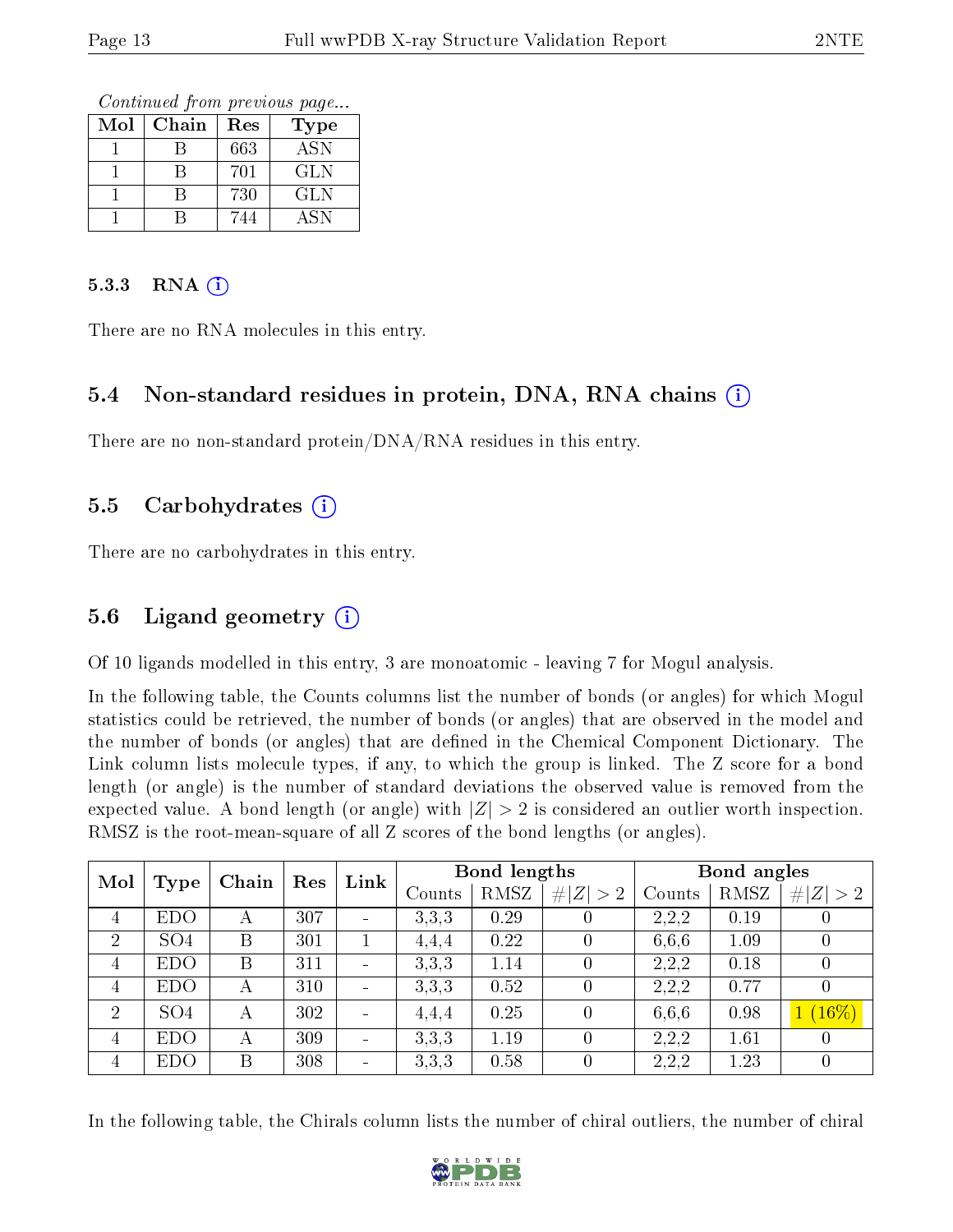centers analysed, the number of these observed in the model and the number defined in the Chemical Component Dictionary. Similar counts are reported in the Torsion and Rings columns. '-' means no outliers of that kind were identified.

| Mol | Type       |     | Chain   Res   Link   Chirals | <b>Torsions</b> | Rings |
|-----|------------|-----|------------------------------|-----------------|-------|
|     | <b>EDO</b> | 310 |                              | 1/1/            |       |
|     | <b>EDO</b> | 307 |                              | 0/1/1/          |       |
|     | <b>EDO</b> | 311 |                              | 0/1/1/          |       |
|     | <b>EDO</b> | 309 |                              | 0/1/1/          |       |
|     | EDO        | 308 |                              |                 |       |

There are no bond length outliers.

All (1) bond angle outliers are listed below:

|  |  |                              | $\mid$ Mol $\mid$ Chain $\mid$ Res $\mid$ Type $\mid$ Atoms $\mid$ Z $\mid$ Observed( $^o$ ) $\mid$ Ideal( $^o$ ) |        |
|--|--|------------------------------|-------------------------------------------------------------------------------------------------------------------|--------|
|  |  | $302$   SO4   O4-S-O3   2.05 | 117.80.                                                                                                           | 109 06 |

There are no chirality outliers.

All (2) torsion outliers are listed below:

| Mol | Chain |     | Res   Type | Atoms               |
|-----|-------|-----|------------|---------------------|
|     |       | 308 | EDO.       | $\vert$ O1-C1-C2-O2 |
|     |       | 310 | EDO.       | $O1-C1-C2-O2$       |

There are no ring outliers.

5 monomers are involved in 8 short contacts:

|  |     |                 | Mol   Chain   Res   Type   Clashes | <b>Symm-Clashes</b> |
|--|-----|-----------------|------------------------------------|---------------------|
|  | 307 | EDO             |                                    |                     |
|  | 301 | SO <sub>4</sub> |                                    |                     |
|  | 310 | EDO             |                                    |                     |
|  | 309 | EDO             |                                    |                     |
|  | 308 | $E1$ )()        |                                    |                     |

### 5.7 [O](https://www.wwpdb.org/validation/2017/XrayValidationReportHelp#nonstandard_residues_and_ligands)ther polymers  $(i)$

There are no such residues in this entry.

#### 5.8 Polymer linkage issues  $(i)$

There are no chain breaks in this entry.

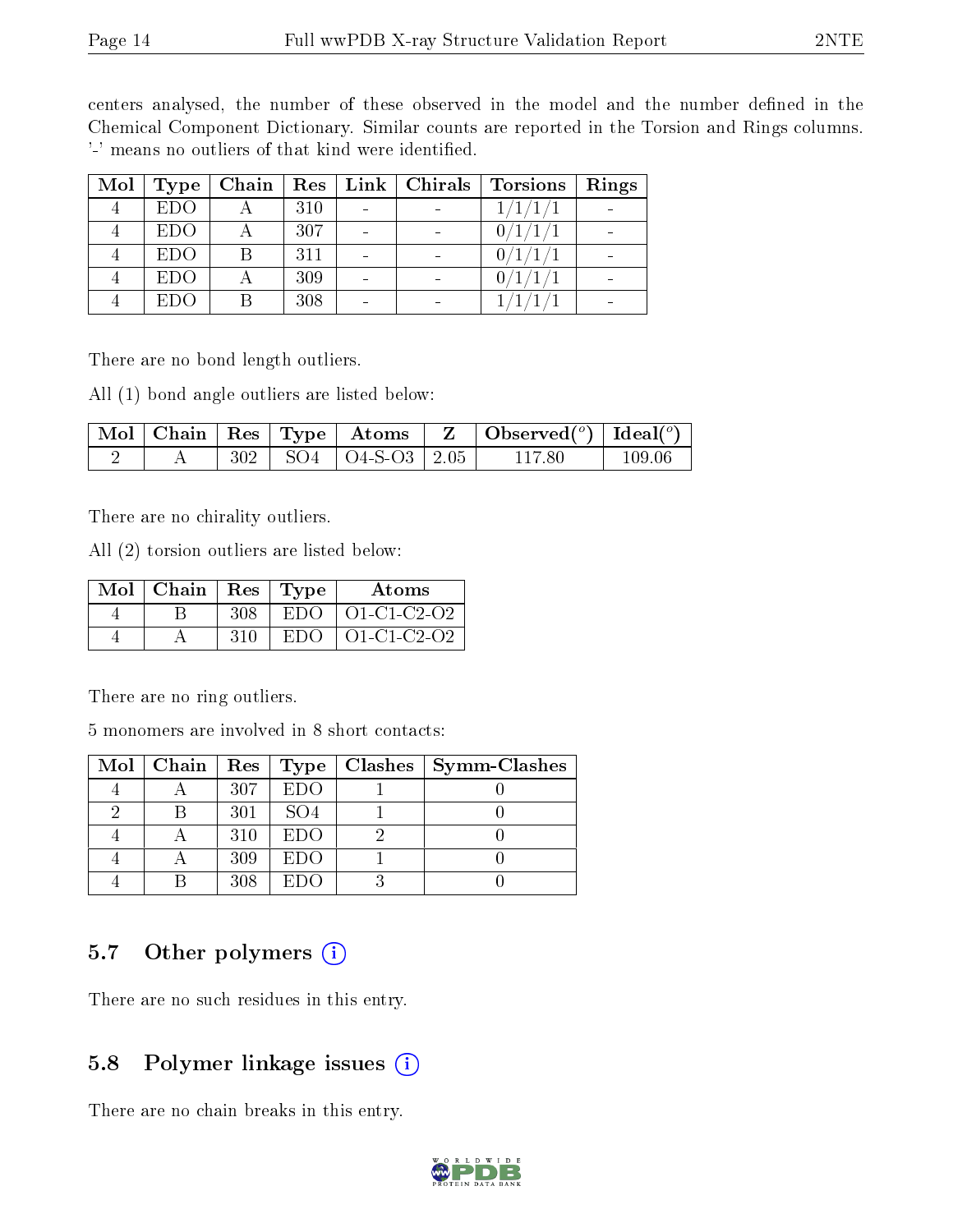## 6 Fit of model and data  $(i)$

### 6.1 Protein, DNA and RNA chains  $(i)$

In the following table, the column labelled  $#RSRZ> 2'$  contains the number (and percentage) of RSRZ outliers, followed by percent RSRZ outliers for the chain as percentile scores relative to all X-ray entries and entries of similar resolution. The OWAB column contains the minimum, median,  $95<sup>th</sup>$  percentile and maximum values of the occupancy-weighted average B-factor per residue. The column labelled ' $Q< 0.9$ ' lists the number of (and percentage) of residues with an average occupancy less than 0.9.

| Mol | Chain | Analysed         | ${ <\hspace{-1.5pt}{\mathrm{RSRZ}} \hspace{-1.5pt}>}$ | $\rm \#RSRZ{>}2$ | $\overline{\text{OWAB(A^2)}}$ | $\rm Q\textcolor{black}{<}0.9$ |
|-----|-------|------------------|-------------------------------------------------------|------------------|-------------------------------|--------------------------------|
|     |       | $210/210(100\%)$ | 1.57                                                  | $56(26\%)$ 0 0   | 41, 50, 66, 78                |                                |
|     |       | $209/210(99\%)$  | 1.50                                                  | 61 $(29\%)$ 0 0  | 36, 50, 61, 66                |                                |
| All | All   | 419/420(99%)     | 1.53                                                  | $117(27%)$ 0 0   | 36, 50, 63, 78                |                                |

All (117) RSRZ outliers are listed below:

| Mol            | Chain                   | Res | Type                    | <b>RSRZ</b>      |
|----------------|-------------------------|-----|-------------------------|------------------|
| $\mathbf{1}$   | $\overline{A}$          | 743 | <b>CYS</b>              | 16.1             |
| $\mathbf{1}$   | $\overline{A}$          | 744 | <b>ASN</b>              | 13.3             |
| $\overline{1}$ | $\overline{A}$          | 742 | <b>LEU</b>              | 11.2             |
| $\mathbf{1}$   | $\overline{\rm A}$      | 777 | SER                     | 8.5              |
| $\overline{1}$ | $\overline{\mathrm{B}}$ | 712 | ASP                     | 8.4              |
| $\overline{1}$ | A                       | 726 | PRO                     | 6.5              |
| $\overline{1}$ | $\overline{\rm A}$      | 569 | PRO                     | 6.4              |
| $\overline{1}$ | $\overline{\mathbf{B}}$ | 569 | PRO                     | 6.0              |
| $\overline{1}$ | $\overline{\rm A}$      | 585 | <b>LEU</b>              | 5.9              |
| $\overline{1}$ | $\overline{\mathrm{B}}$ | 608 | $\overline{\text{VAL}}$ | $\overline{5.8}$ |
| $\overline{1}$ | $\overline{\rm A}$      | 608 | <b>VAL</b>              | 5.7              |
| $\overline{1}$ | $\overline{\mathrm{B}}$ | 777 | $\overline{\text{SER}}$ | $\overline{5.7}$ |
| $\overline{1}$ | $\overline{\mathrm{B}}$ | 579 | <b>SER</b>              | 5.6              |
| $\overline{1}$ | $\overline{\mathrm{B}}$ | 713 | <b>VAL</b>              | 5.4              |
| $\overline{1}$ | $\overline{\rm A}$      | 745 | $\overline{TYR}$        | $\overline{5.3}$ |
| $\overline{1}$ | $\overline{\mathrm{B}}$ | 607 | VAL                     | 5.2              |
| $\overline{1}$ | $\overline{\mathrm{B}}$ | 710 | $\overline{\text{ASP}}$ | $\overline{5.0}$ |
| $\mathbf{1}$   | $\boldsymbol{A}$        | 631 | <b>LEU</b>              | 5.0              |
| $\mathbf{1}$   | $\overline{\rm A}$      | 630 | ILE                     | 4.9              |
| $\overline{1}$ | $\overline{\mathrm{B}}$ | 636 | <b>VAL</b>              | 4.9              |
| $\overline{1}$ | $\boldsymbol{B}$        | 578 | <b>SER</b>              | 4.8              |
| $\overline{1}$ | A                       | 685 | <b>HIS</b>              | $4.6\,$          |
| $\overline{1}$ | $\boldsymbol{A}$        | 609 | $\overline{\text{VAL}}$ | 4.6              |
| $\overline{1}$ | $\overline{\rm A}$      | 572 | LEU                     | 4.6              |

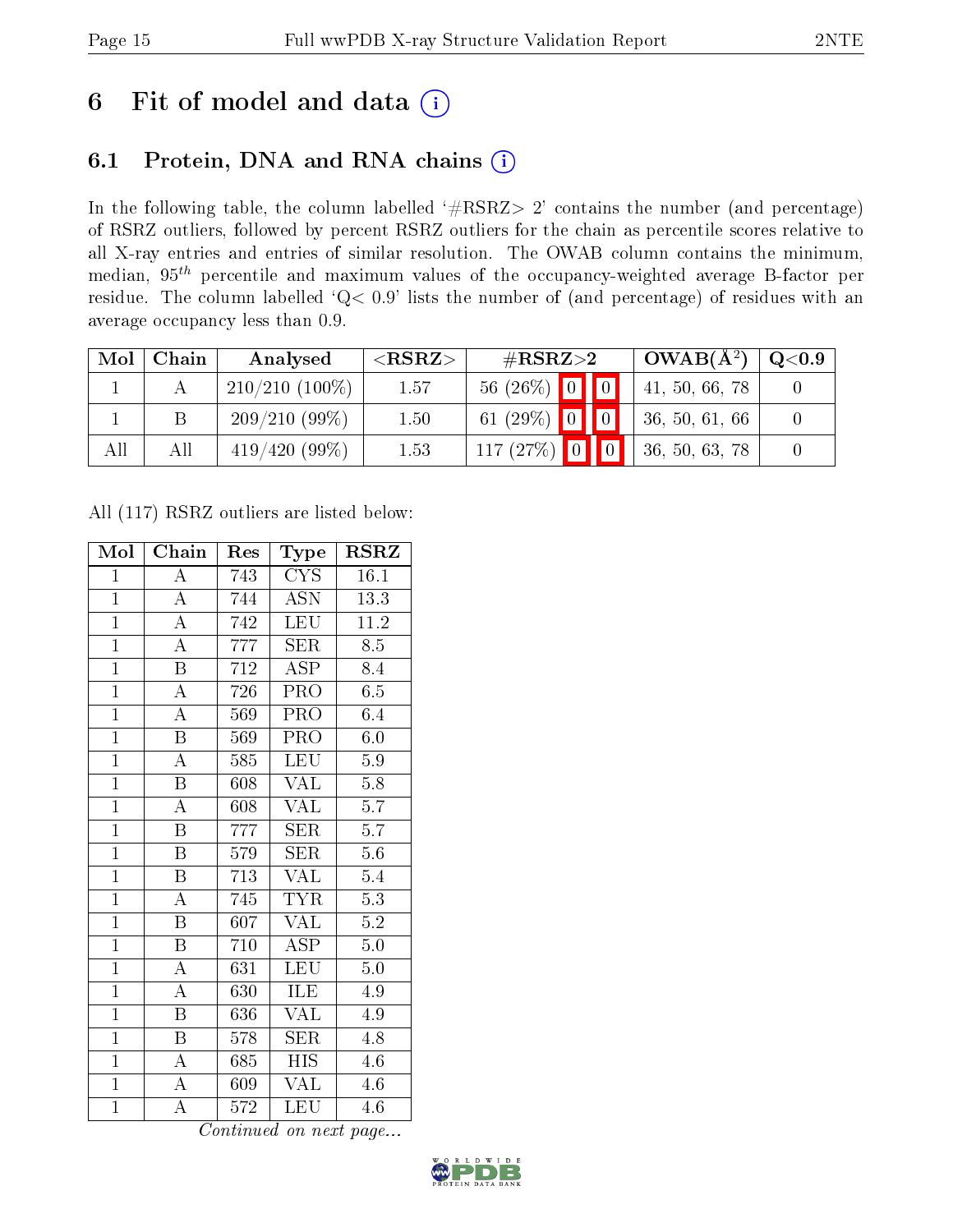| $\overline{\mathrm{B}}$<br>GLU<br>$\overline{4.4}$<br>$\overline{1}$<br>599<br>$\overline{711}$<br>$\mathbf{1}$<br><b>SER</b><br>B<br>4.4<br>$\overline{A}$<br>$\overline{\text{ASP}}$<br>$\overline{1}$<br>727<br>$\overline{4.4}$<br>$\overline{A}$<br>GLU<br>4.4<br>$\mathbf{1}$<br>580<br>$\overline{A}$<br><b>VAL</b><br>$\overline{4.4}$<br>$\overline{1}$<br>607<br>$\overline{1}$<br>$\, {\bf B}$<br>$PR\overline{O}$<br>4.3<br>709<br>$\overline{1}$<br>$\overline{4.3}$<br>$\overline{\mathrm{B}}$<br><b>THR</b><br>598<br>$\overline{1}$<br>$\overline{\rm A}$<br>$\overline{\text{GLY}}$<br>568<br>4.1<br>$\overline{1}$<br>$\overline{\mathrm{B}}$<br>SER<br>3.9<br>602<br>$\overline{A}$<br>$\overline{\text{VAL}}$<br>$\overline{1}$<br>$\overline{3.8}$<br>636<br>$\overline{1}$<br>$\overline{\text{GLU}}$<br>$\overline{3.8}$<br>580<br>B<br>$\overline{1}$<br>$\overline{\rm ASP}$<br>$\overline{3.7}$<br>$\overline{\rm A}$<br>741<br>$\overline{1}$<br>748<br>$\overline{\text{GLU}}$<br>A<br>$\overline{3.7}$<br>$\overline{1}$<br>$\overline{\mathrm{B}}$<br>$\overline{\text{LEU}}$<br>585<br>3.6<br>$\overline{1}$<br>$\overline{\mathrm{B}}$<br>726<br>$\overline{\text{PRO}}$<br>$\overline{3.6}$<br>$\overline{1}$<br>$\overline{\mathrm{B}}$<br>ILE<br>$3.6\,$<br>630<br>$\overline{1}$<br>ILE<br>$\overline{\mathrm{B}}$<br>$\overline{3.6}$<br>737<br><b>LEU</b><br>$\mathbf{1}$<br>$\boldsymbol{A}$<br>$3.\overline{6}$<br>588<br><b>VAL</b><br>$\boldsymbol{A}$<br>767<br>$3.\overline{4}$<br>$\mathbf{1}$<br>$\overline{\mathrm{B}}$<br>$\overline{1}$<br>625<br>LEU<br>$\overline{3.4}$<br>$\overline{\rm A}$<br>$\overline{1}$<br><b>LEU</b><br>3.4<br>625<br>$\overline{1}$<br>$\overline{\mathrm{B}}$<br>738<br><b>ILE</b><br>$\overline{3.3}$<br>LEU<br>3.3<br>$\mathbf{1}$<br>B<br>588<br>$\overline{\rm A}$<br><b>TYR</b><br>$\overline{3.3}$<br>$\overline{1}$<br>597<br>$\overline{A}$<br>$\overline{\text{ASP}}$<br>$\overline{1}$<br>3.3<br>776 | Mol            | Chain          | $\operatorname{Res}% \left( \mathcal{N}\right) \equiv\operatorname{Res}(\mathcal{N}_{0})\cap\mathcal{N}_{1}$ | Type             | <b>RSRZ</b>      |
|----------------------------------------------------------------------------------------------------------------------------------------------------------------------------------------------------------------------------------------------------------------------------------------------------------------------------------------------------------------------------------------------------------------------------------------------------------------------------------------------------------------------------------------------------------------------------------------------------------------------------------------------------------------------------------------------------------------------------------------------------------------------------------------------------------------------------------------------------------------------------------------------------------------------------------------------------------------------------------------------------------------------------------------------------------------------------------------------------------------------------------------------------------------------------------------------------------------------------------------------------------------------------------------------------------------------------------------------------------------------------------------------------------------------------------------------------------------------------------------------------------------------------------------------------------------------------------------------------------------------------------------------------------------------------------------------------------------------------------------------------------------------------------------------------------------------------------------------------------------------------------------------------------------------------------------------------------------------------------------------|----------------|----------------|--------------------------------------------------------------------------------------------------------------|------------------|------------------|
|                                                                                                                                                                                                                                                                                                                                                                                                                                                                                                                                                                                                                                                                                                                                                                                                                                                                                                                                                                                                                                                                                                                                                                                                                                                                                                                                                                                                                                                                                                                                                                                                                                                                                                                                                                                                                                                                                                                                                                                              |                |                |                                                                                                              |                  |                  |
|                                                                                                                                                                                                                                                                                                                                                                                                                                                                                                                                                                                                                                                                                                                                                                                                                                                                                                                                                                                                                                                                                                                                                                                                                                                                                                                                                                                                                                                                                                                                                                                                                                                                                                                                                                                                                                                                                                                                                                                              |                |                |                                                                                                              |                  |                  |
|                                                                                                                                                                                                                                                                                                                                                                                                                                                                                                                                                                                                                                                                                                                                                                                                                                                                                                                                                                                                                                                                                                                                                                                                                                                                                                                                                                                                                                                                                                                                                                                                                                                                                                                                                                                                                                                                                                                                                                                              |                |                |                                                                                                              |                  |                  |
|                                                                                                                                                                                                                                                                                                                                                                                                                                                                                                                                                                                                                                                                                                                                                                                                                                                                                                                                                                                                                                                                                                                                                                                                                                                                                                                                                                                                                                                                                                                                                                                                                                                                                                                                                                                                                                                                                                                                                                                              |                |                |                                                                                                              |                  |                  |
|                                                                                                                                                                                                                                                                                                                                                                                                                                                                                                                                                                                                                                                                                                                                                                                                                                                                                                                                                                                                                                                                                                                                                                                                                                                                                                                                                                                                                                                                                                                                                                                                                                                                                                                                                                                                                                                                                                                                                                                              |                |                |                                                                                                              |                  |                  |
|                                                                                                                                                                                                                                                                                                                                                                                                                                                                                                                                                                                                                                                                                                                                                                                                                                                                                                                                                                                                                                                                                                                                                                                                                                                                                                                                                                                                                                                                                                                                                                                                                                                                                                                                                                                                                                                                                                                                                                                              |                |                |                                                                                                              |                  |                  |
|                                                                                                                                                                                                                                                                                                                                                                                                                                                                                                                                                                                                                                                                                                                                                                                                                                                                                                                                                                                                                                                                                                                                                                                                                                                                                                                                                                                                                                                                                                                                                                                                                                                                                                                                                                                                                                                                                                                                                                                              |                |                |                                                                                                              |                  |                  |
|                                                                                                                                                                                                                                                                                                                                                                                                                                                                                                                                                                                                                                                                                                                                                                                                                                                                                                                                                                                                                                                                                                                                                                                                                                                                                                                                                                                                                                                                                                                                                                                                                                                                                                                                                                                                                                                                                                                                                                                              |                |                |                                                                                                              |                  |                  |
|                                                                                                                                                                                                                                                                                                                                                                                                                                                                                                                                                                                                                                                                                                                                                                                                                                                                                                                                                                                                                                                                                                                                                                                                                                                                                                                                                                                                                                                                                                                                                                                                                                                                                                                                                                                                                                                                                                                                                                                              |                |                |                                                                                                              |                  |                  |
|                                                                                                                                                                                                                                                                                                                                                                                                                                                                                                                                                                                                                                                                                                                                                                                                                                                                                                                                                                                                                                                                                                                                                                                                                                                                                                                                                                                                                                                                                                                                                                                                                                                                                                                                                                                                                                                                                                                                                                                              |                |                |                                                                                                              |                  |                  |
|                                                                                                                                                                                                                                                                                                                                                                                                                                                                                                                                                                                                                                                                                                                                                                                                                                                                                                                                                                                                                                                                                                                                                                                                                                                                                                                                                                                                                                                                                                                                                                                                                                                                                                                                                                                                                                                                                                                                                                                              |                |                |                                                                                                              |                  |                  |
|                                                                                                                                                                                                                                                                                                                                                                                                                                                                                                                                                                                                                                                                                                                                                                                                                                                                                                                                                                                                                                                                                                                                                                                                                                                                                                                                                                                                                                                                                                                                                                                                                                                                                                                                                                                                                                                                                                                                                                                              |                |                |                                                                                                              |                  |                  |
|                                                                                                                                                                                                                                                                                                                                                                                                                                                                                                                                                                                                                                                                                                                                                                                                                                                                                                                                                                                                                                                                                                                                                                                                                                                                                                                                                                                                                                                                                                                                                                                                                                                                                                                                                                                                                                                                                                                                                                                              |                |                |                                                                                                              |                  |                  |
|                                                                                                                                                                                                                                                                                                                                                                                                                                                                                                                                                                                                                                                                                                                                                                                                                                                                                                                                                                                                                                                                                                                                                                                                                                                                                                                                                                                                                                                                                                                                                                                                                                                                                                                                                                                                                                                                                                                                                                                              |                |                |                                                                                                              |                  |                  |
|                                                                                                                                                                                                                                                                                                                                                                                                                                                                                                                                                                                                                                                                                                                                                                                                                                                                                                                                                                                                                                                                                                                                                                                                                                                                                                                                                                                                                                                                                                                                                                                                                                                                                                                                                                                                                                                                                                                                                                                              |                |                |                                                                                                              |                  |                  |
|                                                                                                                                                                                                                                                                                                                                                                                                                                                                                                                                                                                                                                                                                                                                                                                                                                                                                                                                                                                                                                                                                                                                                                                                                                                                                                                                                                                                                                                                                                                                                                                                                                                                                                                                                                                                                                                                                                                                                                                              |                |                |                                                                                                              |                  |                  |
|                                                                                                                                                                                                                                                                                                                                                                                                                                                                                                                                                                                                                                                                                                                                                                                                                                                                                                                                                                                                                                                                                                                                                                                                                                                                                                                                                                                                                                                                                                                                                                                                                                                                                                                                                                                                                                                                                                                                                                                              |                |                |                                                                                                              |                  |                  |
|                                                                                                                                                                                                                                                                                                                                                                                                                                                                                                                                                                                                                                                                                                                                                                                                                                                                                                                                                                                                                                                                                                                                                                                                                                                                                                                                                                                                                                                                                                                                                                                                                                                                                                                                                                                                                                                                                                                                                                                              |                |                |                                                                                                              |                  |                  |
|                                                                                                                                                                                                                                                                                                                                                                                                                                                                                                                                                                                                                                                                                                                                                                                                                                                                                                                                                                                                                                                                                                                                                                                                                                                                                                                                                                                                                                                                                                                                                                                                                                                                                                                                                                                                                                                                                                                                                                                              |                |                |                                                                                                              |                  |                  |
|                                                                                                                                                                                                                                                                                                                                                                                                                                                                                                                                                                                                                                                                                                                                                                                                                                                                                                                                                                                                                                                                                                                                                                                                                                                                                                                                                                                                                                                                                                                                                                                                                                                                                                                                                                                                                                                                                                                                                                                              |                |                |                                                                                                              |                  |                  |
|                                                                                                                                                                                                                                                                                                                                                                                                                                                                                                                                                                                                                                                                                                                                                                                                                                                                                                                                                                                                                                                                                                                                                                                                                                                                                                                                                                                                                                                                                                                                                                                                                                                                                                                                                                                                                                                                                                                                                                                              |                |                |                                                                                                              |                  |                  |
|                                                                                                                                                                                                                                                                                                                                                                                                                                                                                                                                                                                                                                                                                                                                                                                                                                                                                                                                                                                                                                                                                                                                                                                                                                                                                                                                                                                                                                                                                                                                                                                                                                                                                                                                                                                                                                                                                                                                                                                              |                |                |                                                                                                              |                  |                  |
|                                                                                                                                                                                                                                                                                                                                                                                                                                                                                                                                                                                                                                                                                                                                                                                                                                                                                                                                                                                                                                                                                                                                                                                                                                                                                                                                                                                                                                                                                                                                                                                                                                                                                                                                                                                                                                                                                                                                                                                              |                |                |                                                                                                              |                  |                  |
|                                                                                                                                                                                                                                                                                                                                                                                                                                                                                                                                                                                                                                                                                                                                                                                                                                                                                                                                                                                                                                                                                                                                                                                                                                                                                                                                                                                                                                                                                                                                                                                                                                                                                                                                                                                                                                                                                                                                                                                              |                |                |                                                                                                              |                  |                  |
|                                                                                                                                                                                                                                                                                                                                                                                                                                                                                                                                                                                                                                                                                                                                                                                                                                                                                                                                                                                                                                                                                                                                                                                                                                                                                                                                                                                                                                                                                                                                                                                                                                                                                                                                                                                                                                                                                                                                                                                              |                |                |                                                                                                              |                  |                  |
|                                                                                                                                                                                                                                                                                                                                                                                                                                                                                                                                                                                                                                                                                                                                                                                                                                                                                                                                                                                                                                                                                                                                                                                                                                                                                                                                                                                                                                                                                                                                                                                                                                                                                                                                                                                                                                                                                                                                                                                              | $\overline{1}$ | $\overline{A}$ | 746                                                                                                          | $\overline{HIS}$ | $\overline{3.2}$ |
| $\overline{\mathrm{B}}$<br>LEU<br>$\overline{3.2}$<br>$\overline{1}$<br>631                                                                                                                                                                                                                                                                                                                                                                                                                                                                                                                                                                                                                                                                                                                                                                                                                                                                                                                                                                                                                                                                                                                                                                                                                                                                                                                                                                                                                                                                                                                                                                                                                                                                                                                                                                                                                                                                                                                  |                |                |                                                                                                              |                  |                  |
| $\overline{1}$<br>$\overline{3.2}$<br>A<br>624<br>ILE                                                                                                                                                                                                                                                                                                                                                                                                                                                                                                                                                                                                                                                                                                                                                                                                                                                                                                                                                                                                                                                                                                                                                                                                                                                                                                                                                                                                                                                                                                                                                                                                                                                                                                                                                                                                                                                                                                                                        |                |                |                                                                                                              |                  |                  |
| $\overline{1}$<br>$\overline{\mathrm{B}}$<br>736<br>$\overline{\text{TYR}}$<br>$\overline{3.2}$                                                                                                                                                                                                                                                                                                                                                                                                                                                                                                                                                                                                                                                                                                                                                                                                                                                                                                                                                                                                                                                                                                                                                                                                                                                                                                                                                                                                                                                                                                                                                                                                                                                                                                                                                                                                                                                                                              |                |                |                                                                                                              |                  |                  |
| 747<br>PRO<br>3.2<br>$\mathbf 1$<br>А                                                                                                                                                                                                                                                                                                                                                                                                                                                                                                                                                                                                                                                                                                                                                                                                                                                                                                                                                                                                                                                                                                                                                                                                                                                                                                                                                                                                                                                                                                                                                                                                                                                                                                                                                                                                                                                                                                                                                        |                |                |                                                                                                              |                  |                  |
| $\mathbf{1}$<br>$3.\overline{1}$<br>Β<br>577<br><b>LEU</b>                                                                                                                                                                                                                                                                                                                                                                                                                                                                                                                                                                                                                                                                                                                                                                                                                                                                                                                                                                                                                                                                                                                                                                                                                                                                                                                                                                                                                                                                                                                                                                                                                                                                                                                                                                                                                                                                                                                                   |                |                |                                                                                                              |                  |                  |
| $\overline{1}$<br>${\rm LYS}$<br>$\overline{3.1}$<br>A<br>583                                                                                                                                                                                                                                                                                                                                                                                                                                                                                                                                                                                                                                                                                                                                                                                                                                                                                                                                                                                                                                                                                                                                                                                                                                                                                                                                                                                                                                                                                                                                                                                                                                                                                                                                                                                                                                                                                                                                |                |                |                                                                                                              |                  |                  |
| B<br>TRP<br>$\mathbf{1}$<br>635<br>3.0                                                                                                                                                                                                                                                                                                                                                                                                                                                                                                                                                                                                                                                                                                                                                                                                                                                                                                                                                                                                                                                                                                                                                                                                                                                                                                                                                                                                                                                                                                                                                                                                                                                                                                                                                                                                                                                                                                                                                       |                |                |                                                                                                              |                  |                  |
| LEU<br>$\mathbf{1}$<br>Β<br>570<br>3.0                                                                                                                                                                                                                                                                                                                                                                                                                                                                                                                                                                                                                                                                                                                                                                                                                                                                                                                                                                                                                                                                                                                                                                                                                                                                                                                                                                                                                                                                                                                                                                                                                                                                                                                                                                                                                                                                                                                                                       |                |                |                                                                                                              |                  |                  |
| $\rm{GL}\overline{Y}$<br>$\mathbf{1}$<br>А<br>623<br>$2.9\,$                                                                                                                                                                                                                                                                                                                                                                                                                                                                                                                                                                                                                                                                                                                                                                                                                                                                                                                                                                                                                                                                                                                                                                                                                                                                                                                                                                                                                                                                                                                                                                                                                                                                                                                                                                                                                                                                                                                                 |                |                |                                                                                                              |                  |                  |
| $\overline{1}$<br>CYS<br>А<br>620<br>$2.9\,$                                                                                                                                                                                                                                                                                                                                                                                                                                                                                                                                                                                                                                                                                                                                                                                                                                                                                                                                                                                                                                                                                                                                                                                                                                                                                                                                                                                                                                                                                                                                                                                                                                                                                                                                                                                                                                                                                                                                                 |                |                |                                                                                                              |                  |                  |
| GLU<br>$\mathbf{1}$<br>A<br>655<br>2.9                                                                                                                                                                                                                                                                                                                                                                                                                                                                                                                                                                                                                                                                                                                                                                                                                                                                                                                                                                                                                                                                                                                                                                                                                                                                                                                                                                                                                                                                                                                                                                                                                                                                                                                                                                                                                                                                                                                                                       |                |                |                                                                                                              |                  |                  |
| $\overline{\text{TYR}}$<br>B<br>597<br>$\mathbf{1}$<br>$2.9\,$                                                                                                                                                                                                                                                                                                                                                                                                                                                                                                                                                                                                                                                                                                                                                                                                                                                                                                                                                                                                                                                                                                                                                                                                                                                                                                                                                                                                                                                                                                                                                                                                                                                                                                                                                                                                                                                                                                                               |                |                |                                                                                                              |                  |                  |
| $\overline{1}$<br>LEU<br>A<br>$772\,$<br>2.9                                                                                                                                                                                                                                                                                                                                                                                                                                                                                                                                                                                                                                                                                                                                                                                                                                                                                                                                                                                                                                                                                                                                                                                                                                                                                                                                                                                                                                                                                                                                                                                                                                                                                                                                                                                                                                                                                                                                                 |                |                |                                                                                                              |                  |                  |
| LEU<br>$\mathbf{1}$<br>Β<br>671<br>2.9                                                                                                                                                                                                                                                                                                                                                                                                                                                                                                                                                                                                                                                                                                                                                                                                                                                                                                                                                                                                                                                                                                                                                                                                                                                                                                                                                                                                                                                                                                                                                                                                                                                                                                                                                                                                                                                                                                                                                       |                |                |                                                                                                              |                  |                  |
| $\overline{\mathrm{B}}$<br>$\overline{\text{CYS}}$<br>$\overline{1}$<br>645<br>2.8                                                                                                                                                                                                                                                                                                                                                                                                                                                                                                                                                                                                                                                                                                                                                                                                                                                                                                                                                                                                                                                                                                                                                                                                                                                                                                                                                                                                                                                                                                                                                                                                                                                                                                                                                                                                                                                                                                           |                |                |                                                                                                              |                  |                  |
| 749<br>$\rm{ARG}$<br>$\mathbf{1}$<br>Β<br>2.7                                                                                                                                                                                                                                                                                                                                                                                                                                                                                                                                                                                                                                                                                                                                                                                                                                                                                                                                                                                                                                                                                                                                                                                                                                                                                                                                                                                                                                                                                                                                                                                                                                                                                                                                                                                                                                                                                                                                                |                |                |                                                                                                              |                  |                  |

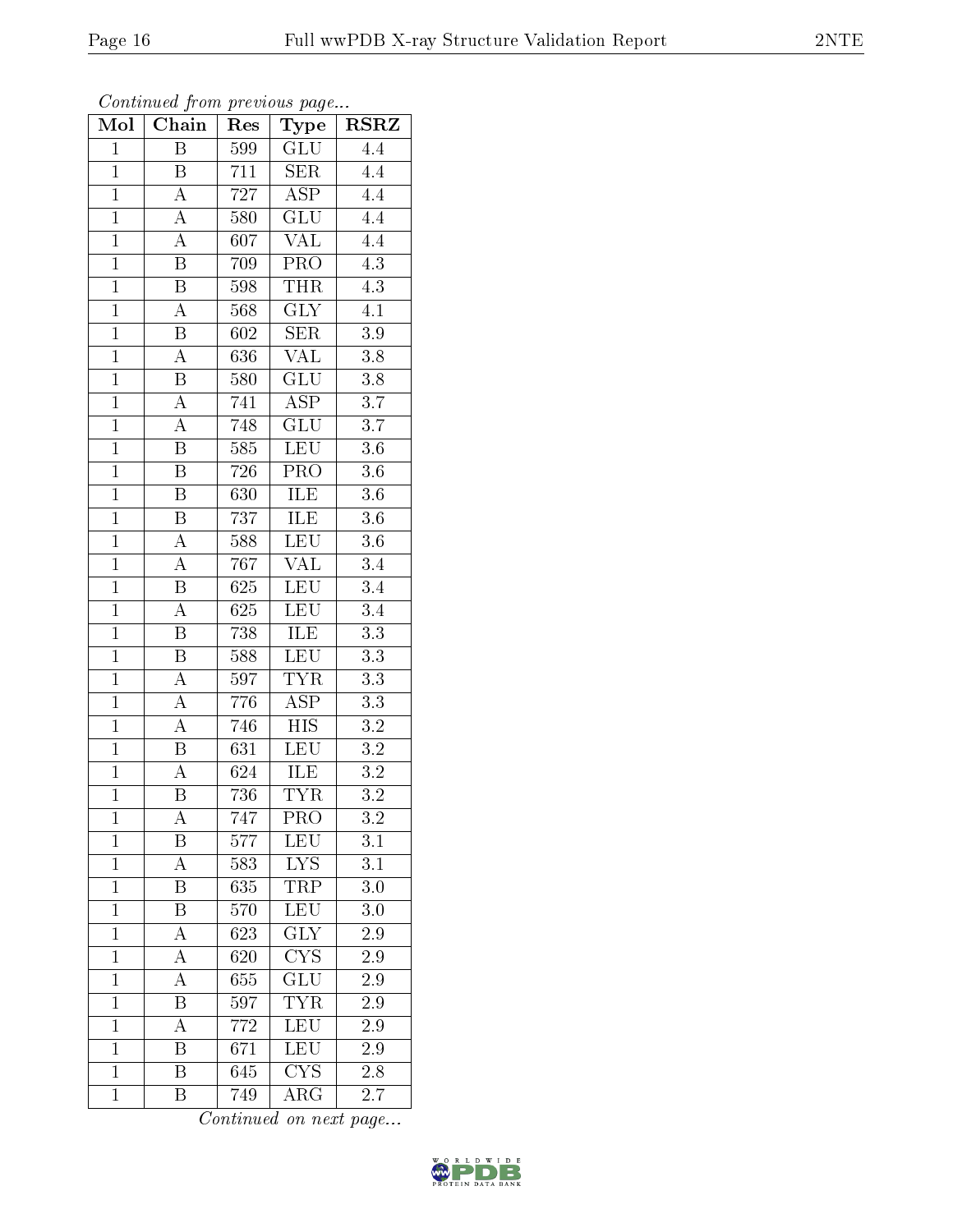| Mol            | Chain                   | Res              | Type                    | $_{\rm RSRZ}$    |
|----------------|-------------------------|------------------|-------------------------|------------------|
| $\mathbf{1}$   | $\overline{B}$          | 592              | <b>LEU</b>              | 2.7              |
| $\mathbf{1}$   | B                       | 658              | $\rm{ARG}$              | 2.7              |
| $\overline{1}$ | $\overline{\mathrm{B}}$ | 603              | <b>THR</b>              | $\overline{2.7}$ |
| $\overline{1}$ | B                       | 689              | <b>ASP</b>              | $2.\overline{7}$ |
| $\overline{1}$ | $\overline{\mathrm{B}}$ | 672              | PHE                     | $\overline{2.6}$ |
| $\overline{1}$ | $\mathbf A$             | $\overline{672}$ | PHE                     | 2.6              |
| $\overline{1}$ | $\overline{\rm A}$      | 749              | $\rm{ARG}$              | $\overline{2.6}$ |
| $\overline{1}$ | $\overline{A}$          | 763              | PHE                     | $2.\overline{5}$ |
| $\overline{1}$ | $\boldsymbol{A}$        | 738              | ILE                     | $\overline{2.5}$ |
| $\overline{1}$ | $\overline{\mathrm{B}}$ | 624              | ILE                     | $\overline{2.5}$ |
| $\overline{1}$ | $\boldsymbol{A}$        | 691              | LEU                     | $2.\overline{5}$ |
| $\overline{1}$ | $\overline{\mathrm{B}}$ | 705              | ARG                     | $2.\overline{5}$ |
| $\overline{1}$ | $\boldsymbol{B}$        | 734              | <b>THR</b>              | 2.4              |
| $\overline{1}$ | $\boldsymbol{B}$        | 715              | $\overline{\text{GLN}}$ | 2.4              |
| $\overline{1}$ | $\overline{\mathrm{B}}$ | 595              | $\overline{\text{LYS}}$ | $\overline{2.4}$ |
| $\mathbf{1}$   | A                       | 635              | TRP                     | 2.4              |
| $\overline{1}$ | $\boldsymbol{A}$        | 628              | $\overline{\text{CYS}}$ | $\overline{2.4}$ |
| $\mathbf{1}$   | $\boldsymbol{A}$        | 733              | CYS                     | 2.4              |
| $\overline{1}$ | B                       | 772              | LEU                     | 2.4              |
| $\overline{1}$ | $\overline{\mathrm{B}}$ | 714              | <b>THR</b>              | $\overline{2.3}$ |
| $\mathbf{1}$   | $\boldsymbol{B}$        | 662              | LEU                     | 2.3              |
| $\overline{1}$ | $\overline{A}$          | 683              | PHE                     | $\overline{2.3}$ |
| $\overline{1}$ | B                       | 644              | <b>VAL</b>              | 2.3              |
| $\overline{1}$ | $\overline{\mathrm{B}}$ | 727              | $\overline{\text{ASP}}$ | $\overline{2.3}$ |
| $\mathbf{1}$   | $\overline{\rm A}$      | 694              | LEU                     | 2.2              |
| $\overline{1}$ | $\boldsymbol{B}$        | 667              | <b>LEU</b>              | 2.2              |
| $\overline{1}$ | $\overline{\rm A}$      | $\overline{579}$ | SER                     | $\overline{2.2}$ |
| $\overline{1}$ | B                       | 654              | $\overline{\text{PRO}}$ | 2.2              |
| $\overline{1}$ | $\overline{\rm A}$      | 590              | $\overline{\text{VAL}}$ | $2.\overline{2}$ |
| $\mathbf 1$    | A                       | 736              | <b>TYR</b>              | 2.2              |
| $\mathbf{1}$   | Β                       | 647              | $GL\overline{N}$        | 2.2              |
| $\mathbf{1}$   | B                       | 601              | $\overline{ASP}$        | 2.2              |
| $\mathbf{1}$   | A                       | 573              | ILE                     | $2.\overline{2}$ |
| $\mathbf{1}$   | Β                       | 748              | $\overline{{\rm GLU}}$  | 2.2              |
| $\mathbf 1$    | А                       | 578              | <b>SER</b>              | 2.1              |
| $\mathbf{1}$   | B                       | 716              | THR                     | 2.1              |
| $\mathbf{1}$   | A                       | 710              | <b>ASP</b>              | 2.1              |
| $\mathbf{1}$   | A                       | 616              | <b>SER</b>              | 2.1              |
| $\mathbf{1}$   | $\overline{\mathrm{B}}$ | 628              | $\overline{\text{CYS}}$ | $\overline{2.1}$ |
| $\mathbf{1}$   | $\, {\bf B}$            | 725              | $\rm{ARG}$              | 2.1              |
| $\mathbf{1}$   | А                       | 756              | <b>TRP</b>              | 2.1              |
| $\mathbf{1}$   | Β                       | 733              | <b>CYS</b>              | 2.1              |